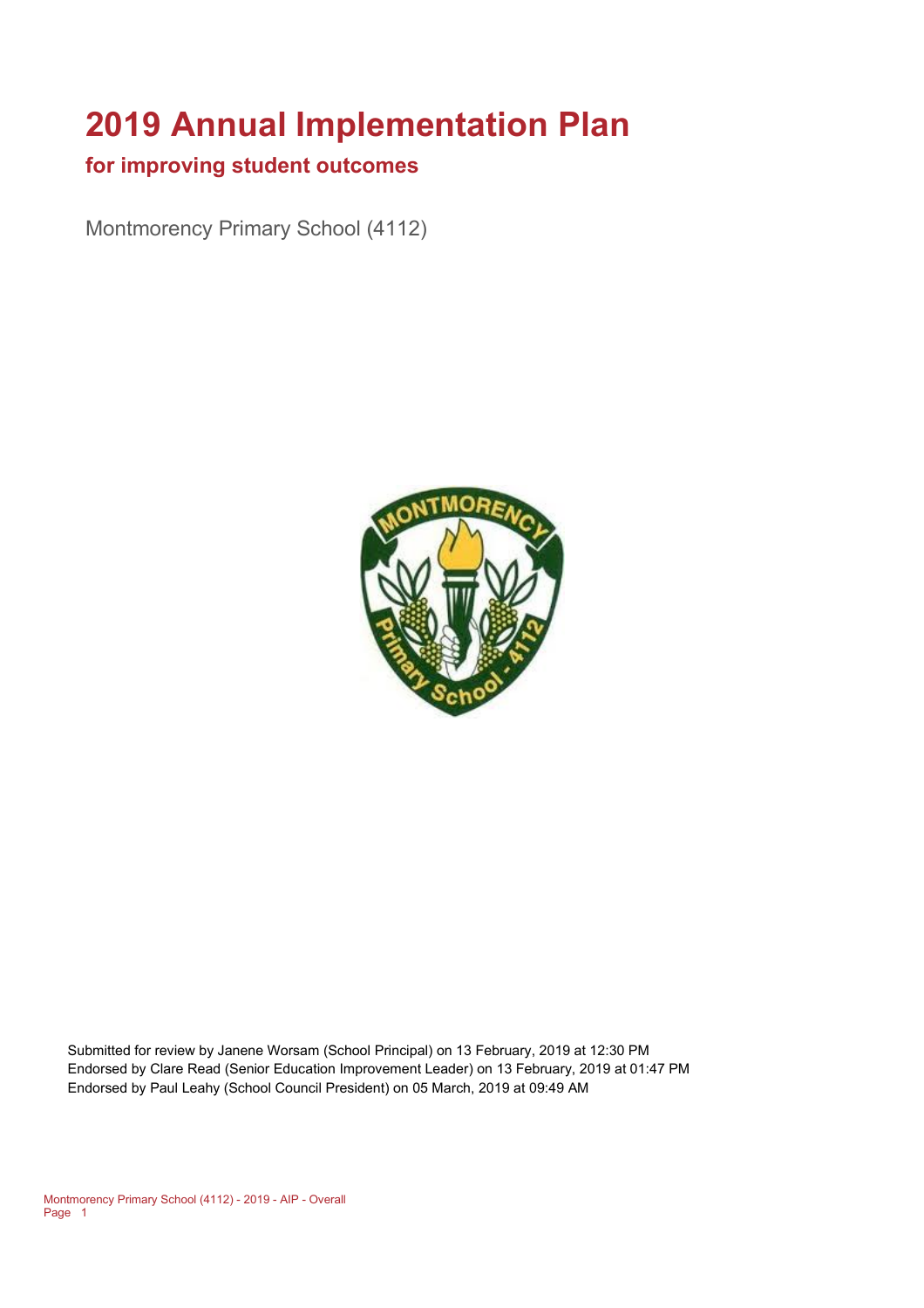## **Self-evaluation Summary - 2019**

|  |                                | <b>FISO Improvement Model Dimensions</b><br>The 6 High-impact Improvement Initiatives are highlighted below in red. | <b>Self-evaluation Level</b>       |
|--|--------------------------------|---------------------------------------------------------------------------------------------------------------------|------------------------------------|
|  | 음.                             | Building practice excellence                                                                                        | Embedding moving towards Excelling |
|  | and<br>ence<br>puing.<br>Minna | Curriculum planning and assessment                                                                                  | Embedding                          |
|  | Excelle<br>teachi<br>lear      | Evidence-based high-impact teaching strategies                                                                      | Embedding                          |
|  |                                | Evaluating impact on learning                                                                                       | Embedding                          |

|                            | Building leadership teams           | Evolving moving towards Embedding |
|----------------------------|-------------------------------------|-----------------------------------|
|                            | Instructional and shared leadership | Evolving moving towards Embedding |
| Professional<br>leadership | Strategic resource management       | Embedding                         |
|                            | Vision, values and culture          | Embedding                         |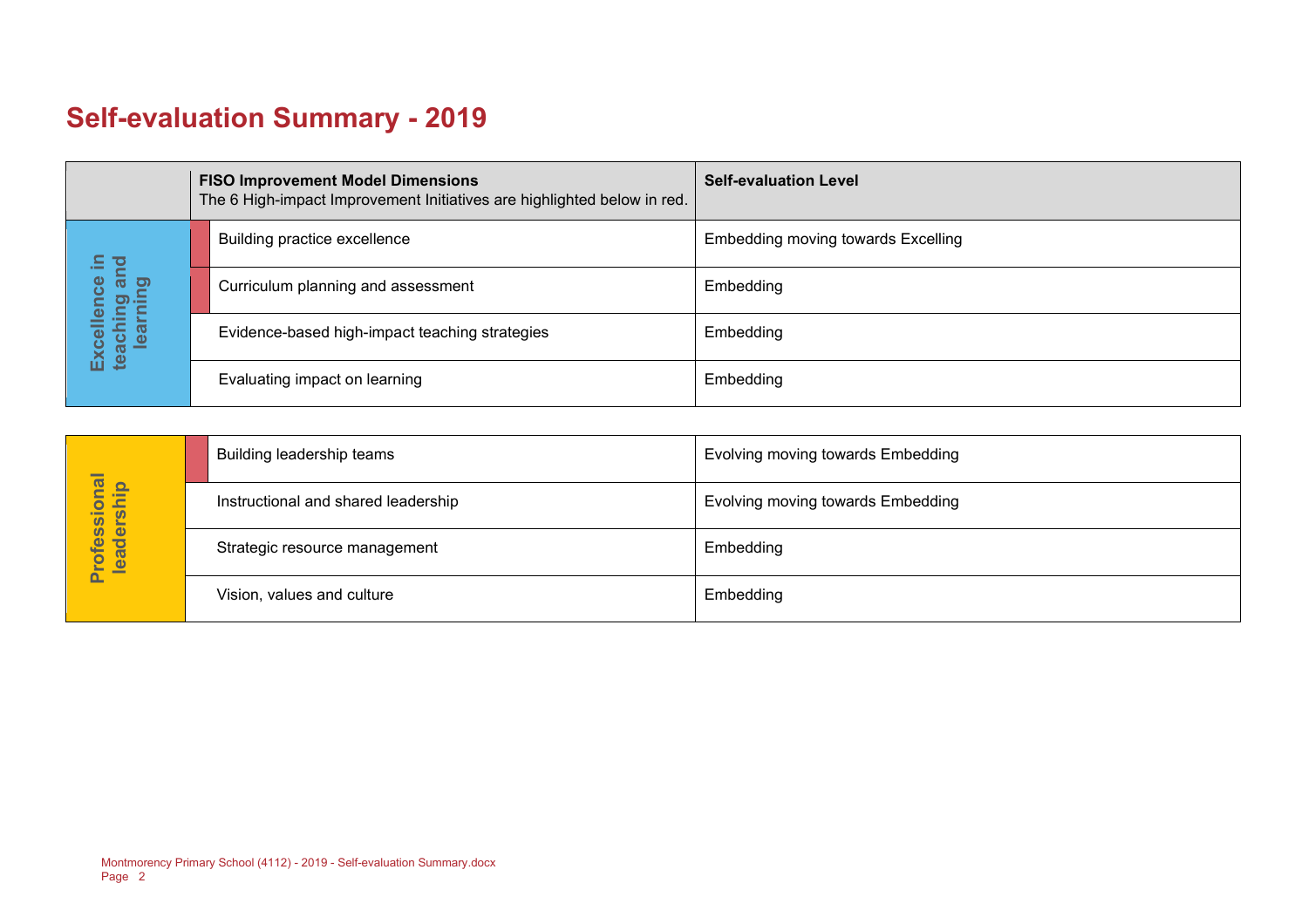| hate                                          | Empowering students and building school pride | Embedding                          |
|-----------------------------------------------|-----------------------------------------------|------------------------------------|
| pui<br>➤<br>느<br>arr<br>ပ                     | Setting expectations and promoting inclusion  | Embedding moving towards Excelling |
| Φ<br>$\overline{\mathbf{e}}$<br>ositin<br>jot | Health and wellbeing                          | Embedding moving towards Excelling |
|                                               | Intellectual engagement and self-awareness    | Embedding                          |

| $\equiv$                                      | <b>Building communities</b>                  | Embedding                         |
|-----------------------------------------------|----------------------------------------------|-----------------------------------|
| o)<br>O                                       | Global citizenship                           | Evolving moving towards Embedding |
| ត<br>ວ) (ປ<br>a<br>$\bullet$<br><b>P</b><br>ပ | Networks with schools, services and agencies | Evolving moving towards Embedding |
| ត                                             | Parents and carers as partners               | Embedding                         |

|                                  |                                                                         | Empowering students and building school pride                                                                                                                                                                                                                                                                                                                                                                                                                                                                                          | Empedamg                                                                                                                                                                                                                                      |  |
|----------------------------------|-------------------------------------------------------------------------|----------------------------------------------------------------------------------------------------------------------------------------------------------------------------------------------------------------------------------------------------------------------------------------------------------------------------------------------------------------------------------------------------------------------------------------------------------------------------------------------------------------------------------------|-----------------------------------------------------------------------------------------------------------------------------------------------------------------------------------------------------------------------------------------------|--|
| Positive climate<br>for learning |                                                                         | Setting expectations and promoting inclusion                                                                                                                                                                                                                                                                                                                                                                                                                                                                                           | <b>Embedding moving towards Excelling</b>                                                                                                                                                                                                     |  |
|                                  | Health and wellbeing                                                    |                                                                                                                                                                                                                                                                                                                                                                                                                                                                                                                                        | <b>Embedding moving towards Excelling</b>                                                                                                                                                                                                     |  |
|                                  |                                                                         | Intellectual engagement and self-awareness                                                                                                                                                                                                                                                                                                                                                                                                                                                                                             | Embedding                                                                                                                                                                                                                                     |  |
|                                  |                                                                         |                                                                                                                                                                                                                                                                                                                                                                                                                                                                                                                                        |                                                                                                                                                                                                                                               |  |
|                                  | <b>Building communities</b>                                             |                                                                                                                                                                                                                                                                                                                                                                                                                                                                                                                                        | Embedding                                                                                                                                                                                                                                     |  |
| earning                          | Global citizenship                                                      |                                                                                                                                                                                                                                                                                                                                                                                                                                                                                                                                        | Evolving moving towards Embedding                                                                                                                                                                                                             |  |
| engagement in<br>Community       |                                                                         | Networks with schools, services and agencies                                                                                                                                                                                                                                                                                                                                                                                                                                                                                           | Evolving moving towards Embedding                                                                                                                                                                                                             |  |
|                                  | Parents and carers as partners                                          |                                                                                                                                                                                                                                                                                                                                                                                                                                                                                                                                        | Embedding                                                                                                                                                                                                                                     |  |
|                                  |                                                                         |                                                                                                                                                                                                                                                                                                                                                                                                                                                                                                                                        |                                                                                                                                                                                                                                               |  |
|                                  | Enter your reflective comments                                          | building teacher capacity through shared professional development.                                                                                                                                                                                                                                                                                                                                                                                                                                                                     | 2018 was a year of many challenges with a change in leadership, however, staff were committed to improving their teaching<br>practice throughout the whole year. The employment of both a Learning Specialist and Leading Teacher enabled the |  |
| <b>Considerations for 2019</b>   |                                                                         | As we are undergoing a Review in 2019, we will spend some time in Term 1 reflecting on the previous Strategic Plan period.<br>We are committed to continue to improve the data literacy level of teaching staff and to use this knowledge to improve<br>teaching practices, particularly in the areas of Literacy and Numeracy.<br>This version of the 2019 AIP has been developed for Terms 1 and 2 only, due to the review.<br>Extensive evidence and analysis related to the FISO Improvement Model will be documented in the PRSE. |                                                                                                                                                                                                                                               |  |
|                                  | Documents that support this plan                                        |                                                                                                                                                                                                                                                                                                                                                                                                                                                                                                                                        |                                                                                                                                                                                                                                               |  |
| Page 3                           | Montmorency Primary School (4112) - 2019 - Self-evaluation Summary.docx |                                                                                                                                                                                                                                                                                                                                                                                                                                                                                                                                        |                                                                                                                                                                                                                                               |  |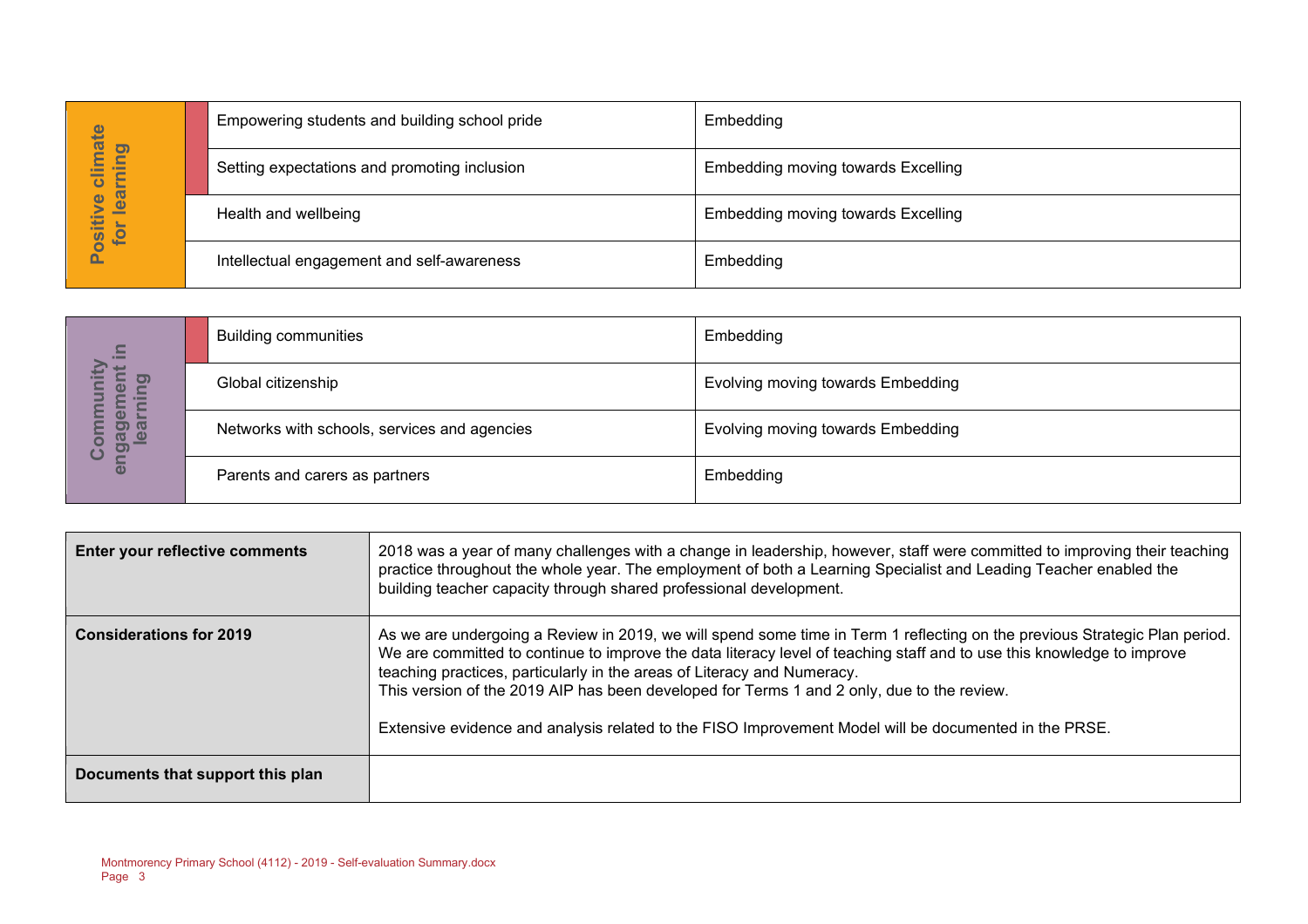## **SSP Goals Targets and KIS**

| Goal 1     | To improve student outcomes in English and Mathematics across all levels of the school.                                                                                                                                                                 |  |  |
|------------|---------------------------------------------------------------------------------------------------------------------------------------------------------------------------------------------------------------------------------------------------------|--|--|
| Target 1.1 | <b>NAPLAN</b>                                                                                                                                                                                                                                           |  |  |
|            | Increase the percentage of Year 3 and Year 5 students performing in the top two NAPLAN bands in reading,<br>writing and numeracy by 2017.                                                                                                               |  |  |
|            | At least 20% of students achieving a learning growth of more than one year above their previous baseline<br>standard in AUSVELS English and Mathematics                                                                                                 |  |  |
|            | At least 20% of students assessed at 12 months or more ahead of the expected AUSVELS level in English                                                                                                                                                   |  |  |
|            | and Mathematics.                                                                                                                                                                                                                                        |  |  |
|            | To aim for Year 3 school means to be at or above Band 5 for Spelling, Grammar and Punctuation, Numeracy<br>and Reading throughout the Strategic Plan period.                                                                                            |  |  |
|            | To aim for Year 5 school means to be at or above Band 7 for Spelling, Grammar and Punctuation, Numeracy<br>and Reading throughout the Strategic Plan period.                                                                                            |  |  |
|            | Increase the Naplan relative growth in the areas of Spelling, Grammar and Punctuation and Reading from<br>Grades 3 to 5 aiming for 50% students to achieve a learning growth of more than one year above their previous<br>baseline standard in AUSVELS |  |  |
|            | Increase the Staff Opinion Survey Scores for "Guaranteed and Viable Curriculum" and "Collective focus on<br>Student Learning" and maintain a minimum score of 500 (McRel), or equivalent to state means, in each year of<br>the Strategic Plan period.  |  |  |
|            | Teacher Judgments-                                                                                                                                                                                                                                      |  |  |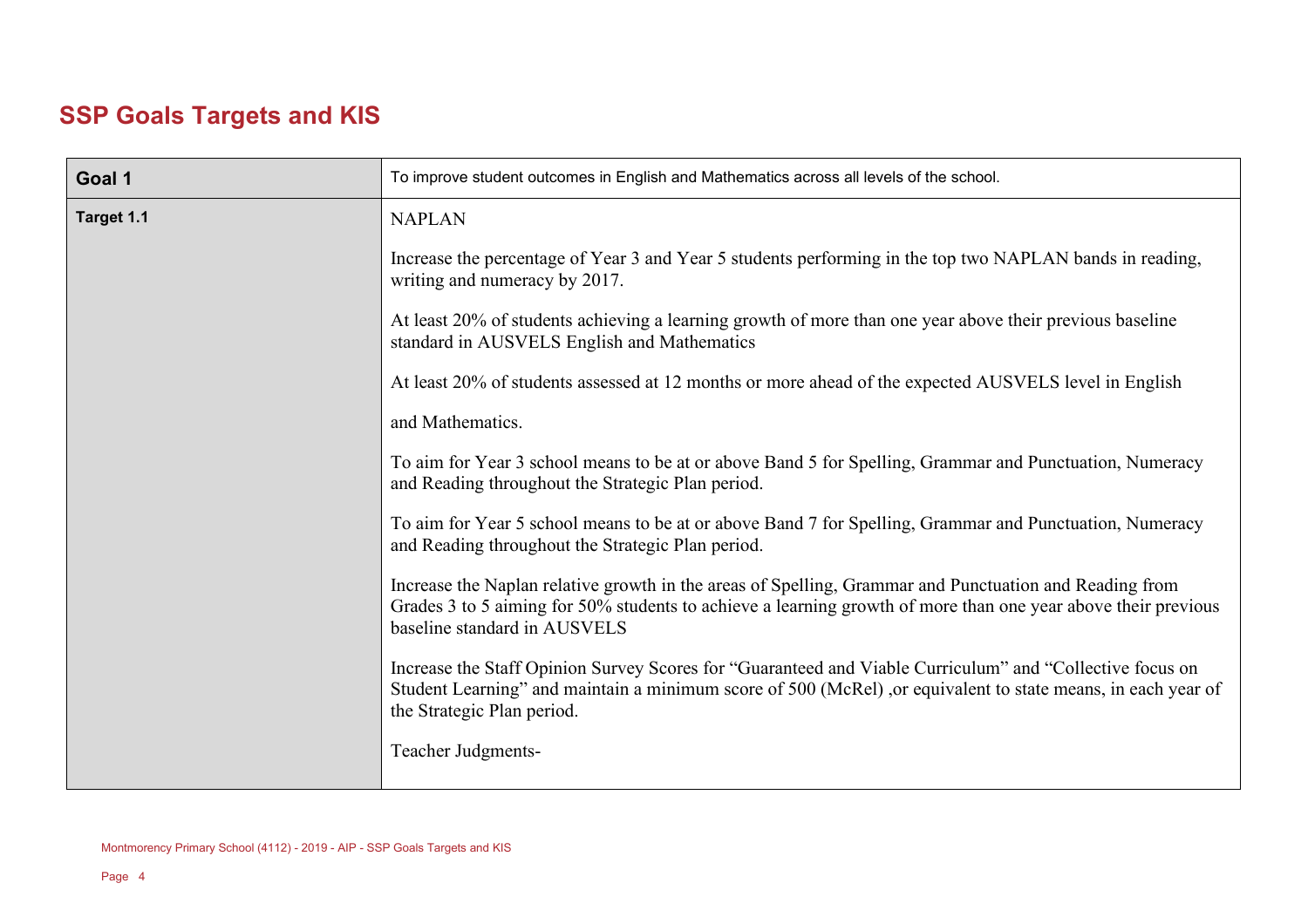|                                                                                          | All teachers assign accurate AUSVELS levels based on multiple sources of assessment                                                                                                                                                                                                                                                                                                                          |  |  |
|------------------------------------------------------------------------------------------|--------------------------------------------------------------------------------------------------------------------------------------------------------------------------------------------------------------------------------------------------------------------------------------------------------------------------------------------------------------------------------------------------------------|--|--|
|                                                                                          | Aim for 30% of students to be assessed at A or B in Reading and Viewing, Writing, Speaking and Listening,<br>Number and Algebra, Measurement and Geometry and Statistics and Probability in each year of the Strategic<br>Plan period.                                                                                                                                                                       |  |  |
| <b>Key Improvement Strategy 1.a</b><br>Evidence-based high-impact teaching<br>strategies | Continue to build the capacity of all leaders and teachers through Professional Learning, in implementing School wide<br>approach to curriculum planning and hence effective teaching and assessment of Literacy, Numeracy and ICT.                                                                                                                                                                          |  |  |
| <b>Key Improvement Strategy 1.b</b><br>Evidence-based high-impact teaching<br>strategies | Build capacity of teacher moderation through team planning meetings and exercises as part of our Professional<br>Development structure (Literacy).                                                                                                                                                                                                                                                           |  |  |
| Goal 2                                                                                   | To deepen student engagement, collaboration and motivation within a connected learning community.                                                                                                                                                                                                                                                                                                            |  |  |
| Target 2.1                                                                               | To maintain the school Parent Opinion Survey Mean for 'Stimulating Learning' at or above the 6.5 level By the<br>end of the Strategic Plan period scores for Student Engagement will be at or above the 6.5 level<br>To increase the score for 'Classroom Behaviour' to be at or above the 70th percentile - reported against all<br>schools with Year 5-6 data on the Attitudes to School (Student) Survey. |  |  |
|                                                                                          | Learning confidence and student motivation on the student survey to be at or above the 4.50 mean.                                                                                                                                                                                                                                                                                                            |  |  |
|                                                                                          | School connectedness and connectedness to peers on the student survey to be at or above the 4.50 mean.                                                                                                                                                                                                                                                                                                       |  |  |
|                                                                                          | 90% of students to be at or above the expected AusVELS level in Personal Learning and Interpersonal                                                                                                                                                                                                                                                                                                          |  |  |
|                                                                                          | Development.                                                                                                                                                                                                                                                                                                                                                                                                 |  |  |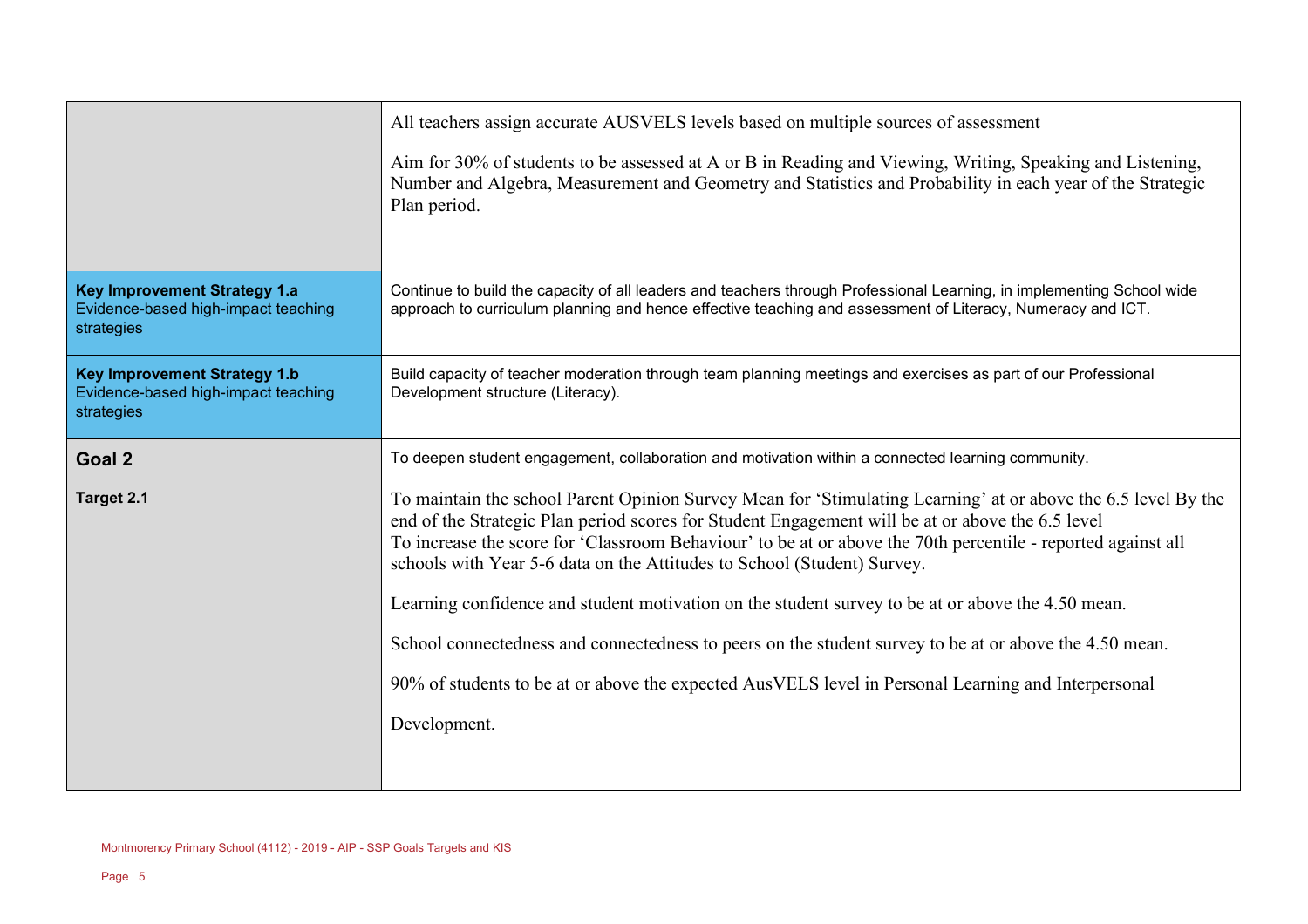| Key Improvement Strategy 2.a<br>Empowering students and building school<br>pride | Continue to build student voice and agency across the School.<br>Implementing new Inquiry model across the school to develop Personal Learning and Interpersonal skills.<br>Embedding Student Action Teams through the Respectful Relationships curriculum and engaging in the Resilience<br>Project.                                                                                                                                                                                                                                                                                                                                                                                                      |  |  |
|----------------------------------------------------------------------------------|------------------------------------------------------------------------------------------------------------------------------------------------------------------------------------------------------------------------------------------------------------------------------------------------------------------------------------------------------------------------------------------------------------------------------------------------------------------------------------------------------------------------------------------------------------------------------------------------------------------------------------------------------------------------------------------------------------|--|--|
| Goal 3                                                                           | To achieve positive outcomes for students within a supportive school community.                                                                                                                                                                                                                                                                                                                                                                                                                                                                                                                                                                                                                            |  |  |
| Target 3.1                                                                       | Increase the Staff Opinion Survey Scores for "Teacher Collaboration" and "Staff Trust in Colleagues" and<br>maintain a minimum score of 500 (McRel), or equivalent to state means, in each year of the Strategic Plan<br>period.<br>Wellbeing data – student morale and student distress- on the student opinion survey to be at or above the 6:00<br>mean.<br>Student safety on the student survey to be at or above the 4.50 mean.<br>School average number of absence days per FTE student for each cohort to be below the state average. Annually<br>reduce the incidence of late attendance as recorded on CASES<br>By 2018 all average yearly attendance rates by year level will be at or above 95% |  |  |
| Key Improvement Strategy 3.a<br>Parents and carers as partners                   | Continue to implement a whole school approach to managing absences, late arrivals and early departures.                                                                                                                                                                                                                                                                                                                                                                                                                                                                                                                                                                                                    |  |  |
| Goal 4                                                                           | To align the allocation of resources (human, financial, time, space and materials) to maximise student learning and<br>wellbeing outcomes for students.                                                                                                                                                                                                                                                                                                                                                                                                                                                                                                                                                    |  |  |
| Target 4.1                                                                       | Sophisticated ICT hardware and improved infrastructure has been installed across the school to support high<br>quality instructional practice and improved student engagement and wellbeing.                                                                                                                                                                                                                                                                                                                                                                                                                                                                                                               |  |  |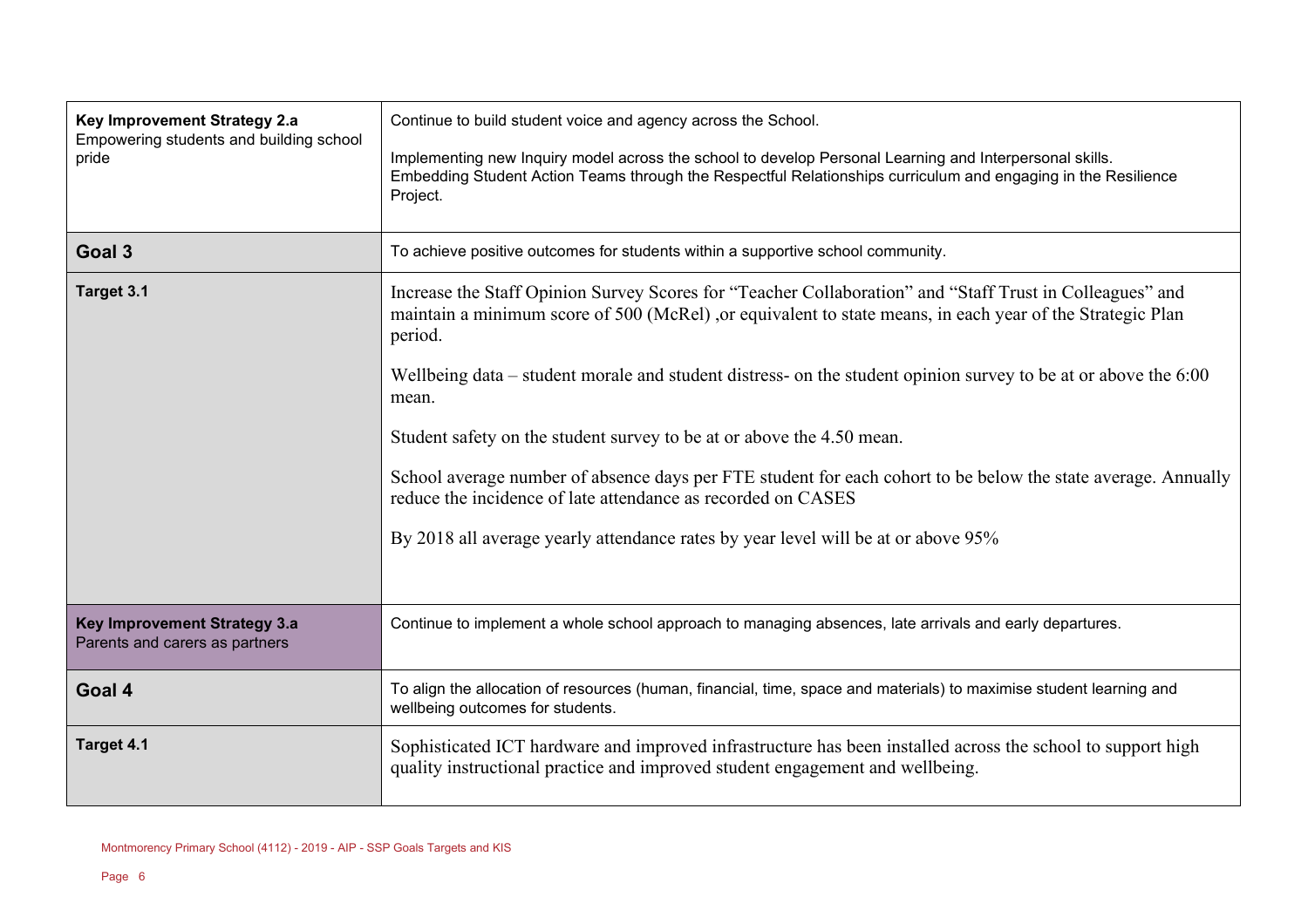|                                                                      | School Budget in surplus in each year of the Strategic Plan period.                                                                                                                                                   |  |  |
|----------------------------------------------------------------------|-----------------------------------------------------------------------------------------------------------------------------------------------------------------------------------------------------------------------|--|--|
|                                                                      | The Professional Learning budget maintained to support high quality instructional practice                                                                                                                            |  |  |
|                                                                      | The Literacy budget allocation has sustained the purchase of quality reading and support material                                                                                                                     |  |  |
|                                                                      |                                                                                                                                                                                                                       |  |  |
| <b>Key Improvement Strategy 4.a</b><br>Strategic resource management | Build teacher capability to utilise data and a range of assessment strategies to teach to a student's point of learning.<br>Implement evidence-based, high impact teaching and learning strategies across the school. |  |  |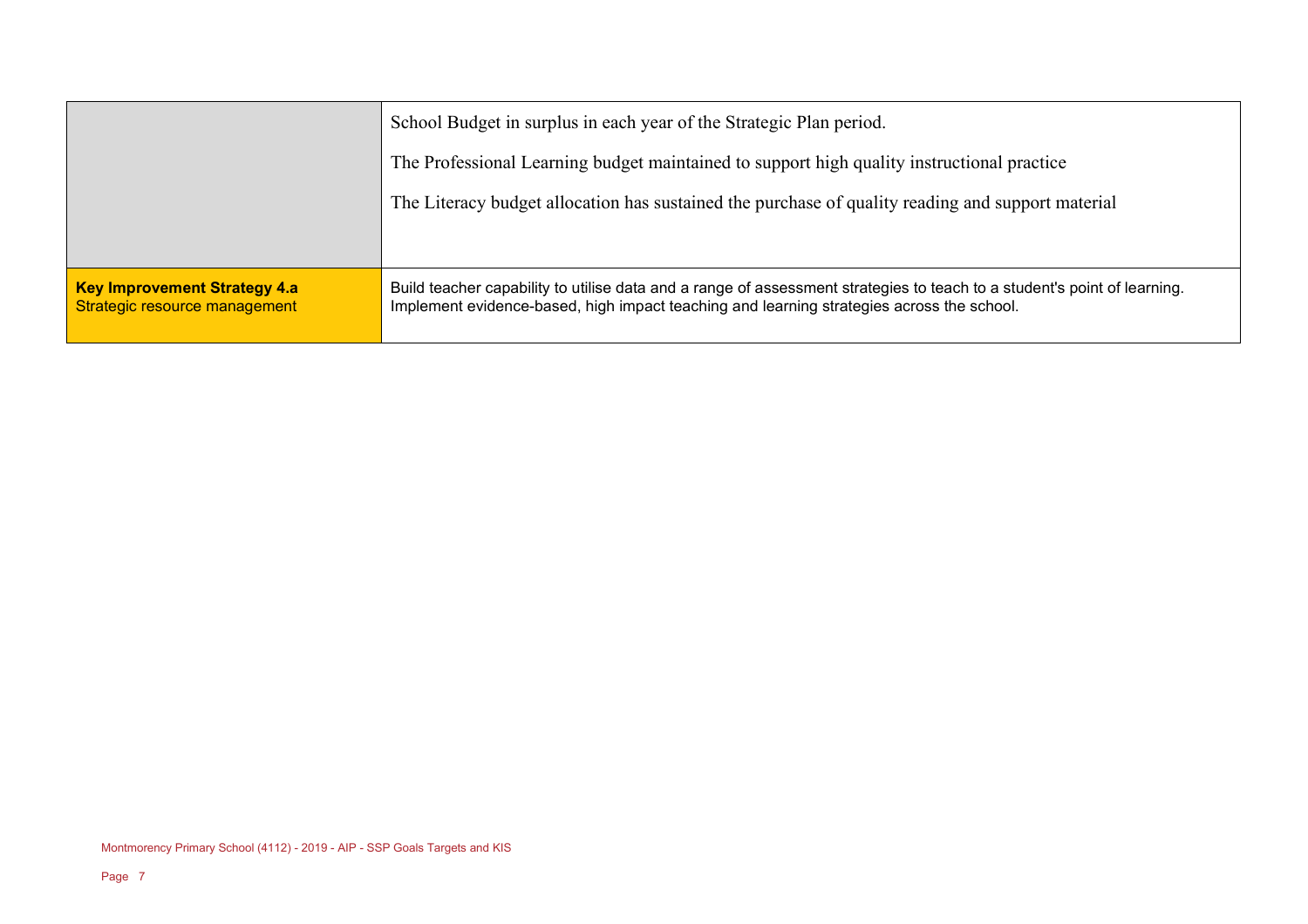## **Select Annual Goals and KIS**

| <b>Four Year Strategic Goals</b>                                                              | Is this<br>selected for<br>focus this<br>year? | <b>Four Year Strategic Targets</b>                                                                                                                                                                                                                                                                                                                                                                                                                                                                                                                                                                                                                                                                                                                                                                       | 12 month target<br>The 12 month target is an incremental step<br>towards meeting the 4-year target, using the<br>same data set.                                                                                                                                                                                                                                                                                                                                                                                                                                                                                                                                                                                                     |
|-----------------------------------------------------------------------------------------------|------------------------------------------------|----------------------------------------------------------------------------------------------------------------------------------------------------------------------------------------------------------------------------------------------------------------------------------------------------------------------------------------------------------------------------------------------------------------------------------------------------------------------------------------------------------------------------------------------------------------------------------------------------------------------------------------------------------------------------------------------------------------------------------------------------------------------------------------------------------|-------------------------------------------------------------------------------------------------------------------------------------------------------------------------------------------------------------------------------------------------------------------------------------------------------------------------------------------------------------------------------------------------------------------------------------------------------------------------------------------------------------------------------------------------------------------------------------------------------------------------------------------------------------------------------------------------------------------------------------|
| To improve student outcomes in<br>English and Mathematics across all<br>levels of the school. | Yes                                            | <b>NAPLAN</b><br>Increase the percentage of Year 3 and Year 5 students<br>performing in the top two NAPLAN bands in reading, writing<br>and numeracy by 2017.<br>At least 20% of students achieving a learning growth of more<br>than one year above their previous baseline standard in<br><b>AUSVELS English and Mathematics</b><br>At least 20% of students assessed at 12 months or more ahead<br>of the expected AUSVELS level in English<br>and Mathematics.<br>To aim for Year 3 school means to be at or above Band 5 for<br>Spelling, Grammar and Punctuation, Numeracy and Reading<br>throughout the Strategic Plan period.<br>To aim for Year 5 school means to be at or above Band 7 for<br>Spelling, Grammar and Punctuation, Numeracy and Reading<br>throughout the Strategic Plan period. | <b>NAPLAN</b><br>75% of all Grade 5 students to make<br>medium or high relative growth in the<br>areas of Reading, Numeracy, Spelling;<br>and Grammar and Punctuation,<br>regardless of starting point.<br><b>STAFF OPINION SURVEY</b><br>All items on the Staff Opinion Survey<br>relating to 'Guaranteed and Viable<br>Curriculum' and 'Collective Focus on<br>Student Learning' will remain steady or<br>improve.<br>'Guaranteed and Viable Curriculum'<br>2018 - 82%<br>2019 - 85%<br>'Collective Focus on Student Learning'<br>2018 - 86%<br>2019 - maintain 86%<br><b>TEACHER JUDGEMENT</b><br>100% of students to achieve at least 6<br>months growth in reading, writing and<br>numeracy by the end of Semester 1,<br>2019. |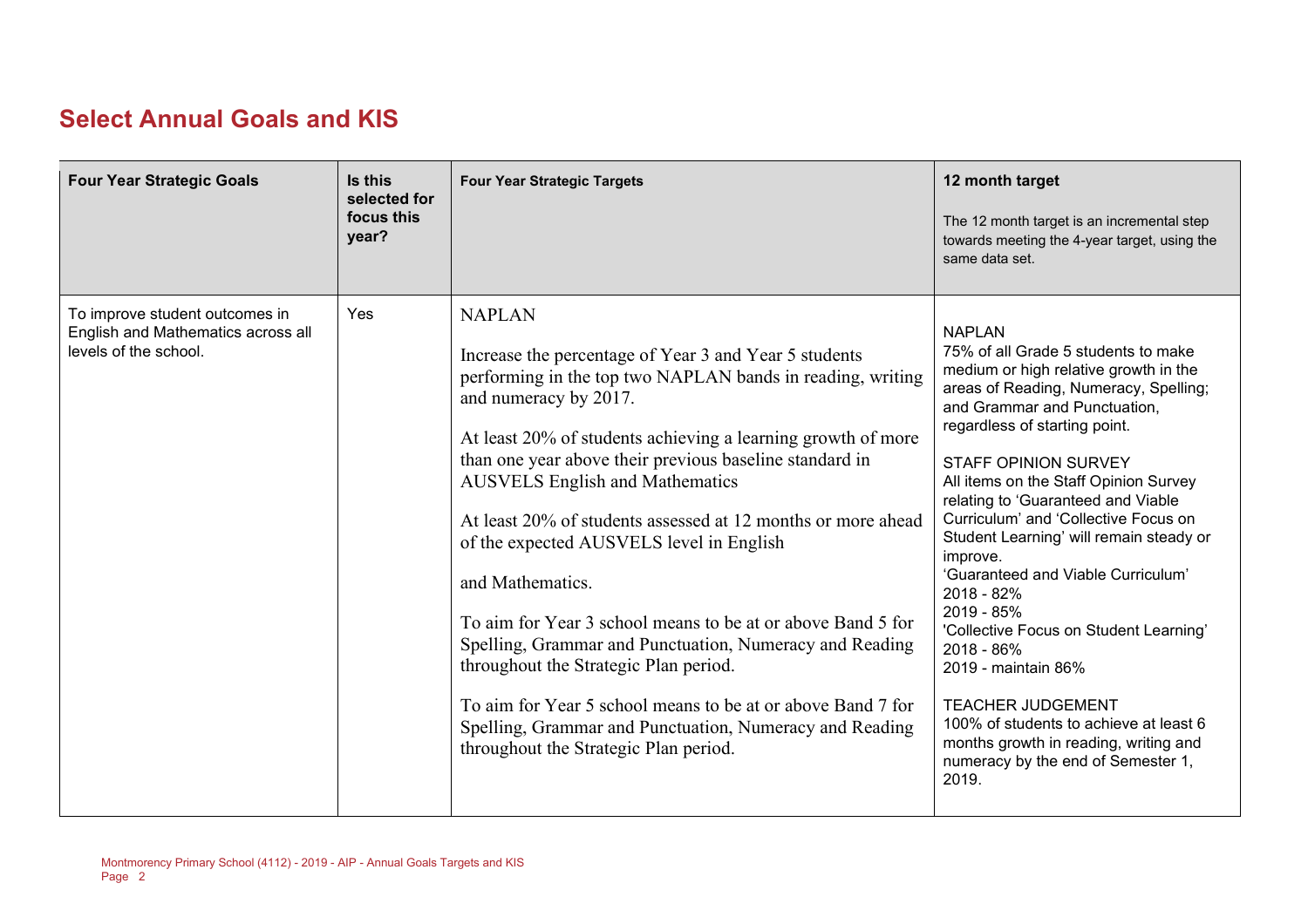|                                                                                                         |    | Increase the Naplan relative growth in the areas of Spelling,<br>Grammar and Punctuation and Reading from Grades 3 to 5<br>aiming for 50% students to achieve a learning growth of more<br>than one year above their previous baseline standard in<br><b>AUSVELS</b><br>Increase the Staff Opinion Survey Scores for "Guaranteed and<br>Viable Curriculum" and "Collective focus on Student<br>Learning" and maintain a minimum score of 500 (McRel), or<br>equivalent to state means, in each year of the Strategic Plan<br>period.<br><b>Teacher Judgments-</b><br>All teachers assign accurate AUSVELS levels based on<br>multiple sources of assessment<br>Aim for 30% of students to be assessed at A or B in Reading<br>and Viewing, Writing, Speaking and Listening, Number and<br>Algebra, Measurement and Geometry and Statistics and<br>Probability in each year of the Strategic Plan period. | Teacher judgements are in line with<br>NAPLAN performance and will be<br>compared using the Panorama<br>dashboard. |
|---------------------------------------------------------------------------------------------------------|----|----------------------------------------------------------------------------------------------------------------------------------------------------------------------------------------------------------------------------------------------------------------------------------------------------------------------------------------------------------------------------------------------------------------------------------------------------------------------------------------------------------------------------------------------------------------------------------------------------------------------------------------------------------------------------------------------------------------------------------------------------------------------------------------------------------------------------------------------------------------------------------------------------------|--------------------------------------------------------------------------------------------------------------------|
| To deepen student engagement,<br>collaboration and motivation within a<br>connected learning community. | No | To maintain the school Parent Opinion Survey Mean for<br>'Stimulating Learning' at or above the 6.5 level By the end of<br>the Strategic Plan period scores for Student Engagement will<br>be at or above the 6.5 level<br>To increase the score for 'Classroom Behaviour' to be at or<br>above the 70th percentile - reported against all schools with<br>Year 5-6 data on the Attitudes to School (Student) Survey.                                                                                                                                                                                                                                                                                                                                                                                                                                                                                    |                                                                                                                    |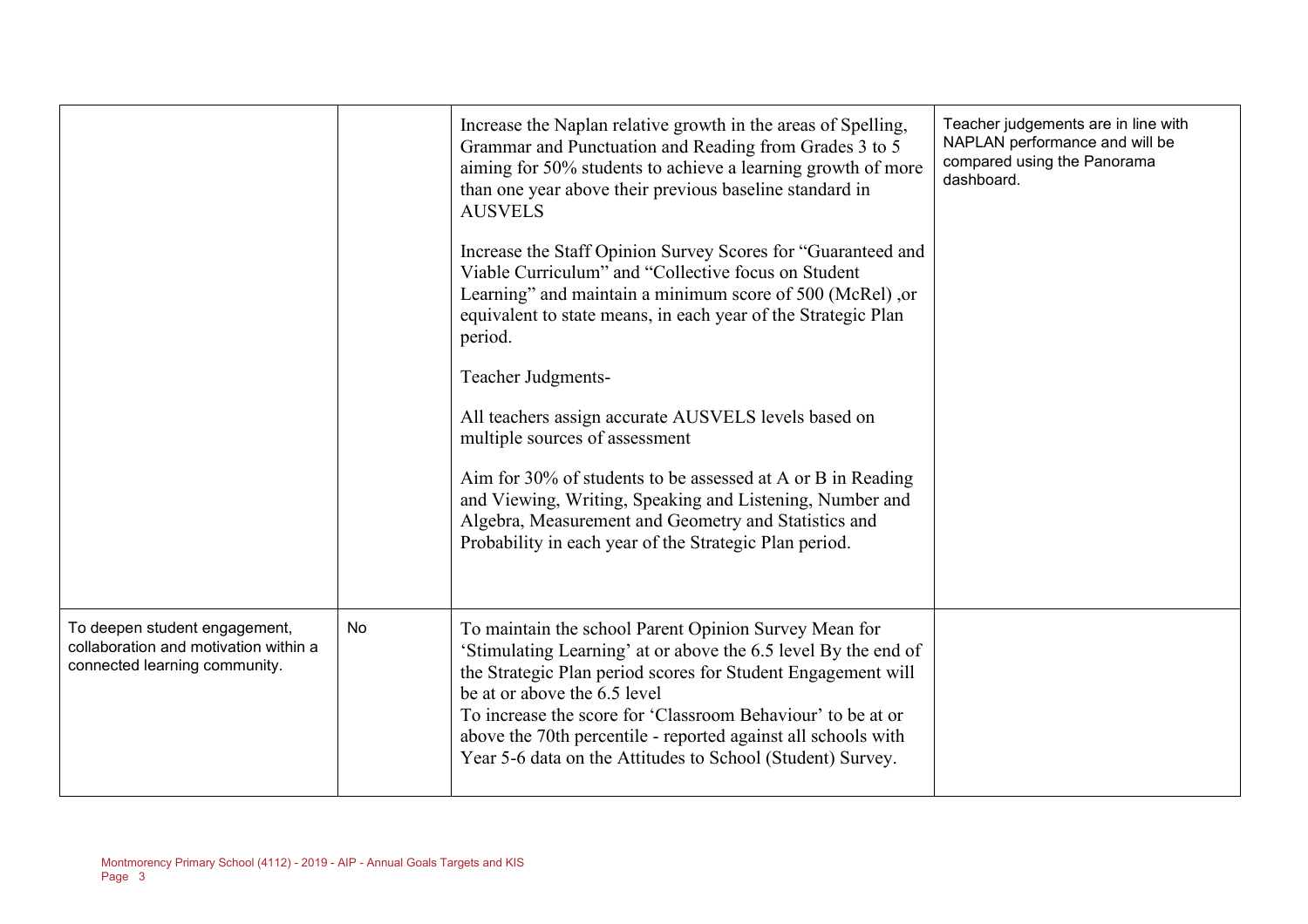|                                                                                       |           | Learning confidence and student motivation on the student<br>survey to be at or above the 4.50 mean.<br>School connectedness and connectedness to peers on the<br>student survey to be at or above the 4.50 mean.<br>90% of students to be at or above the expected AusVELS<br>level in Personal Learning and Interpersonal<br>Development.                                                                                                                                                                                                                                                                                                                                                                            |  |
|---------------------------------------------------------------------------------------|-----------|------------------------------------------------------------------------------------------------------------------------------------------------------------------------------------------------------------------------------------------------------------------------------------------------------------------------------------------------------------------------------------------------------------------------------------------------------------------------------------------------------------------------------------------------------------------------------------------------------------------------------------------------------------------------------------------------------------------------|--|
| To achieve positive outcomes for<br>students within a supportive school<br>community. | <b>No</b> | Increase the Staff Opinion Survey Scores for "Teacher<br>Collaboration" and "Staff Trust in Colleagues" and maintain a<br>minimum score of 500 (McRel), or equivalent to state means,<br>in each year of the Strategic Plan period.<br>Wellbeing data – student morale and student distress- on the<br>student opinion survey to be at or above the 6:00 mean.<br>Student safety on the student survey to be at or above the 4.50<br>mean.<br>School average number of absence days per FTE student for<br>each cohort to be below the state average. Annually reduce<br>the incidence of late attendance as recorded on CASES<br>By 2018 all average yearly attendance rates by year level will<br>be at or above 95% |  |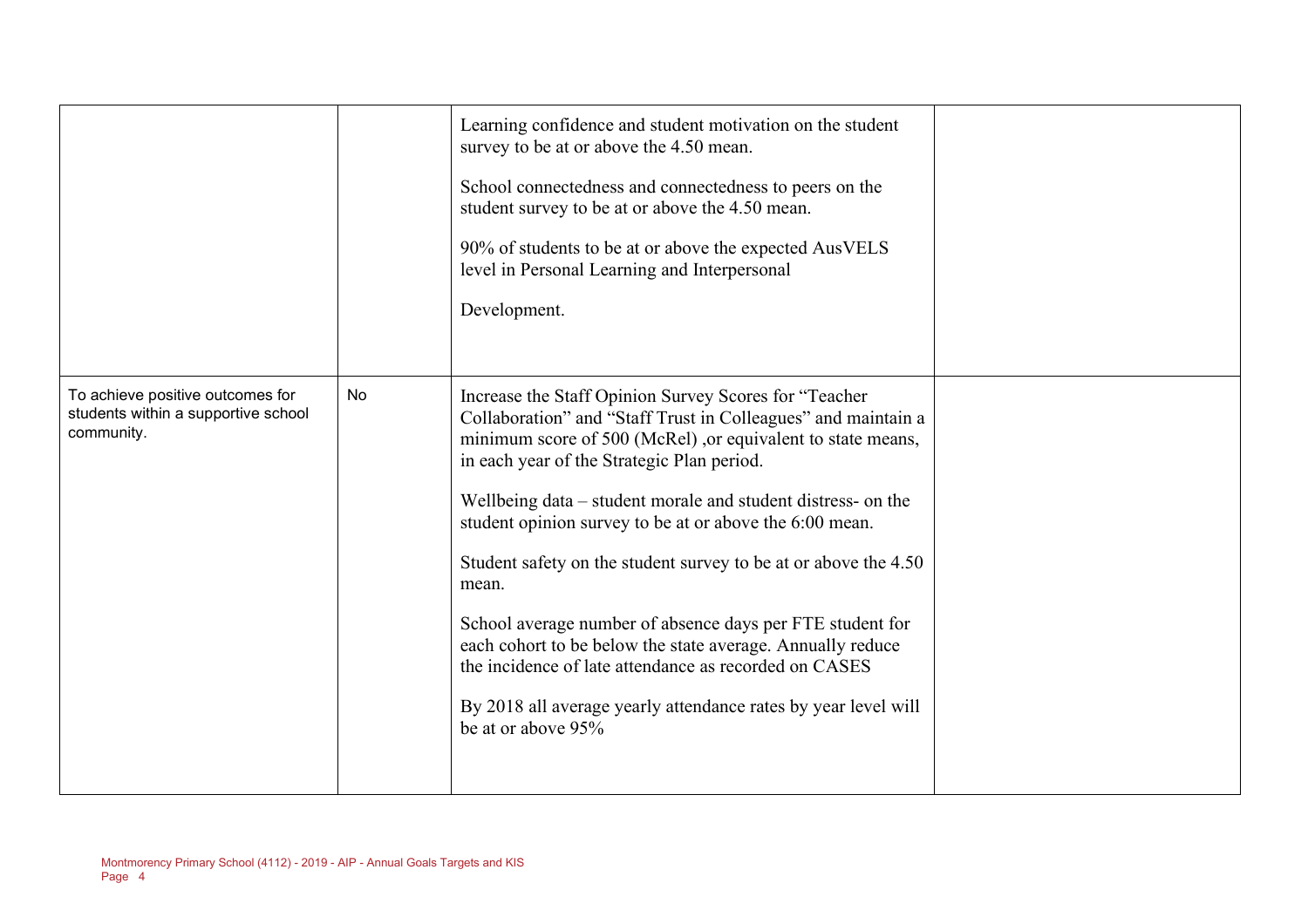| No<br>To align the allocation of resources<br>(human, financial, time, space and<br>materials) to maximise student<br>learning and wellbeing outcomes for<br>students. | Sophisticated ICT hardware and improved infrastructure has<br>been installed across the school to support high quality<br>instructional practice and improved student engagement and<br>wellbeing.<br>School Budget in surplus in each year of the Strategic Plan<br>period.<br>The Professional Learning budget maintained to support high<br>quality instructional practice<br>The Literacy budget allocation has sustained the purchase of<br>quality reading and support material |  |
|------------------------------------------------------------------------------------------------------------------------------------------------------------------------|---------------------------------------------------------------------------------------------------------------------------------------------------------------------------------------------------------------------------------------------------------------------------------------------------------------------------------------------------------------------------------------------------------------------------------------------------------------------------------------|--|
|------------------------------------------------------------------------------------------------------------------------------------------------------------------------|---------------------------------------------------------------------------------------------------------------------------------------------------------------------------------------------------------------------------------------------------------------------------------------------------------------------------------------------------------------------------------------------------------------------------------------------------------------------------------------|--|

| Goal 1              | To improve student outcomes in English and Mathematics across all levels of the school.                                                                                                                                                                                                                                                                                                                                                                                                                                                              |
|---------------------|------------------------------------------------------------------------------------------------------------------------------------------------------------------------------------------------------------------------------------------------------------------------------------------------------------------------------------------------------------------------------------------------------------------------------------------------------------------------------------------------------------------------------------------------------|
| 12 Month Target 1.1 | <b>NAPLAN</b><br>75% of all Grade 5 students to make medium or high relative growth in the areas of Reading, Numeracy, Spelling; and<br>Grammar and Punctuation, regardless of starting point.<br>STAFF OPINION SURVEY<br>All items on the Staff Opinion Survey relating to 'Guaranteed and Viable Curriculum' and 'Collective Focus on Student<br>Learning' will remain steady or improve.<br>'Guaranteed and Viable Curriculum'<br>$2018 - 82\%$<br>$2019 - 85%$<br>'Collective Focus on Student Learning'<br>$2018 - 86\%$<br>2019 - maintain 86% |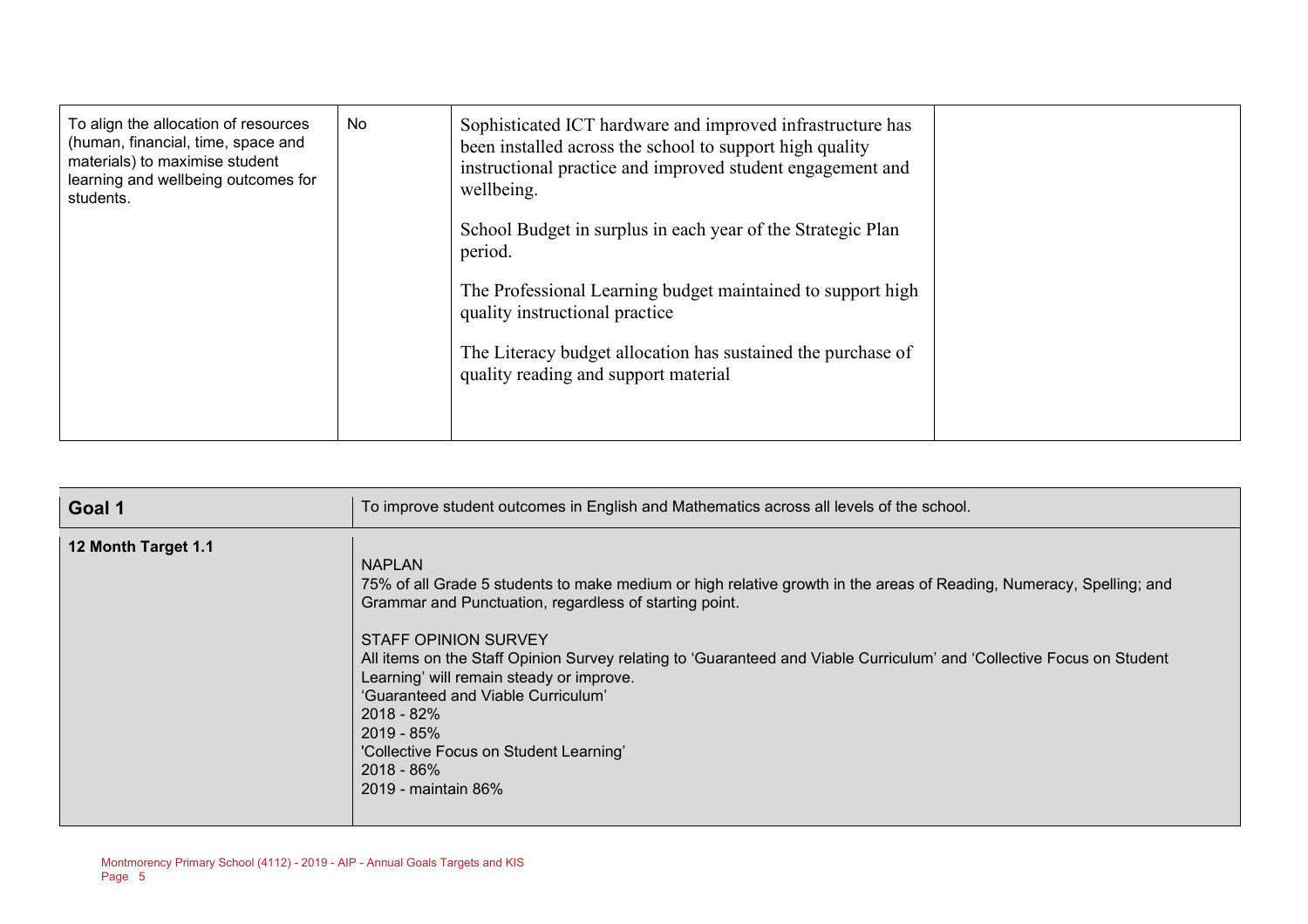|                                                                                                                                                                                                                                                                                           | TEACHER JUDGEMENT<br>100% of students to achieve at least 6 months growth in reading, writing and numeracy by the end of Semester 1, 2019.<br>Teacher judgements are in line with NAPLAN performance and will be compared using the Panorama dashboard.                                                                                                                                                                                         |                                              |  |  |  |
|-------------------------------------------------------------------------------------------------------------------------------------------------------------------------------------------------------------------------------------------------------------------------------------------|-------------------------------------------------------------------------------------------------------------------------------------------------------------------------------------------------------------------------------------------------------------------------------------------------------------------------------------------------------------------------------------------------------------------------------------------------|----------------------------------------------|--|--|--|
| <b>Key Improvement Strategies</b>                                                                                                                                                                                                                                                         |                                                                                                                                                                                                                                                                                                                                                                                                                                                 | Is this KIS selected for focus this<br>year? |  |  |  |
| KIS <sub>1</sub><br>Evidence-based high-impact teaching<br>strategies                                                                                                                                                                                                                     | Continue to build the capacity of all leaders and teachers through Professional Learning, in<br>implementing School wide approach to curriculum planning and hence effective teaching<br>and assessment of Literacy, Numeracy and ICT.                                                                                                                                                                                                          | Yes                                          |  |  |  |
| KIS <sub>2</sub><br>Evidence-based high-impact teaching<br>strategies                                                                                                                                                                                                                     | Build capacity of teacher moderation through team planning meetings and exercises as<br>part of our Professional Development structure (Literacy).                                                                                                                                                                                                                                                                                              | Yes                                          |  |  |  |
| Explain why the school has selected this<br>KIS as a focus for this year. Please make<br>reference to the self-evaluation, relevant<br>school data, the progress against School<br>Strategic Plan (SSP) goals, targets, and the<br>diagnosis of issues requiring particular<br>attention. | MPS is striving for excellence in teaching practice. Our aim has been to deliver consistent practice with a focus on<br>differentiation. Improving our teacher's knowledge in the area of data literacy is also a priority to inform teaching. Collaboration<br>is a priority, as well as professional development that explores and embeds DET initiatives such as the Literacy and Numeracy<br>Toolboxes and High Impact Teaching Strategies. |                                              |  |  |  |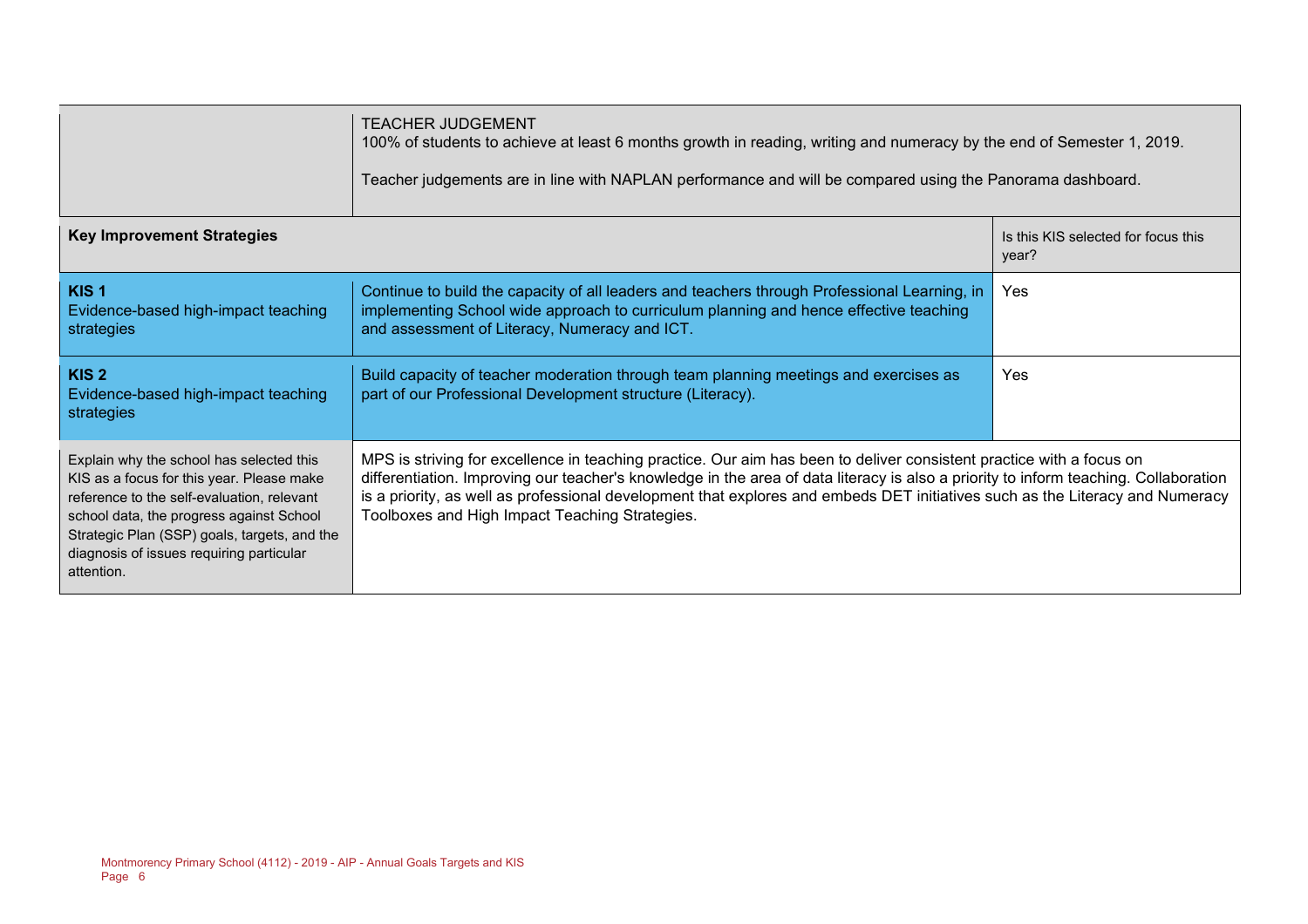### **Define Actions, Outcomes and Activities**

| Goal 1                                                                | To improve student outcomes in English and Mathematics across all levels of the school.                                                                                                                                                                                                                                                                                                                                                                                                                                                                                                                                                                                                                                                                                                                               |
|-----------------------------------------------------------------------|-----------------------------------------------------------------------------------------------------------------------------------------------------------------------------------------------------------------------------------------------------------------------------------------------------------------------------------------------------------------------------------------------------------------------------------------------------------------------------------------------------------------------------------------------------------------------------------------------------------------------------------------------------------------------------------------------------------------------------------------------------------------------------------------------------------------------|
| 12 Month Target 1.1                                                   | <b>NAPLAN</b><br>75% of all Grade 5 students to make medium or high relative growth in the areas of Reading, Numeracy, Spelling; and Grammar and<br>Punctuation, regardless of starting point.<br><b>STAFF OPINION SURVEY</b><br>All items on the Staff Opinion Survey relating to 'Guaranteed and Viable Curriculum' and 'Collective Focus on Student Learning' will<br>remain steady or improve.<br>'Guaranteed and Viable Curriculum'<br>2018 - 82%<br>2019 - 85%<br>'Collective Focus on Student Learning'<br>2018 - 86%<br>2019 - maintain 86%<br><b>TEACHER JUDGEMENT</b><br>100% of students to achieve at least 6 months growth in reading, writing and numeracy by the end of Semester 1, 2019.<br>Teacher judgements are in line with NAPLAN performance and will be compared using the Panorama dashboard. |
| KIS <sub>1</sub><br>Evidence-based high-impact<br>teaching strategies | Continue to build the capacity of all leaders and teachers through Professional Learning, in implementing School wide approach to<br>curriculum planning and hence effective teaching and assessment of Literacy, Numeracy and ICT.                                                                                                                                                                                                                                                                                                                                                                                                                                                                                                                                                                                   |
| <b>Actions</b>                                                        | Develop and implement a school wide literacy and numeracy framework that is differentiated to support and extend student learning                                                                                                                                                                                                                                                                                                                                                                                                                                                                                                                                                                                                                                                                                     |
|                                                                       | Develop teacher knowledge and capacity to plan for and implement differentiated teaching practices in reading and writing.                                                                                                                                                                                                                                                                                                                                                                                                                                                                                                                                                                                                                                                                                            |
|                                                                       | Develop and implement a school wide approach to data collection and analysis, including the embedding of yearly assessment<br>schedule and moderation of evidence of student learning progress.                                                                                                                                                                                                                                                                                                                                                                                                                                                                                                                                                                                                                       |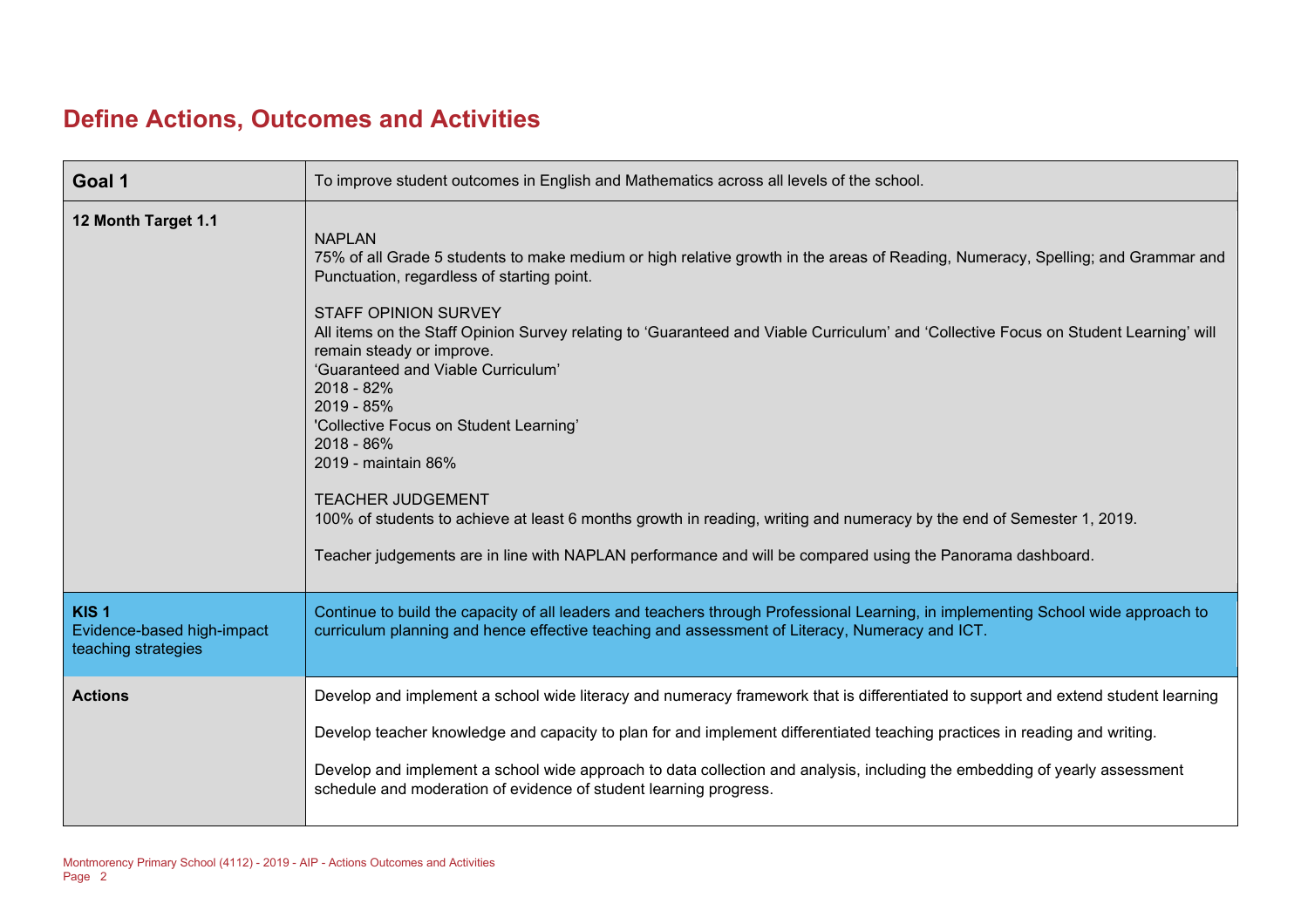|                                                                                                                                                                                                                                                                                                                                                         | Engage staff team in the School Review process in order to increase their capacity to ensure a collective understanding of School<br>direction for the next 4 years. This will also increase their capacity to understand whole school data sets.                                                                                                                                                                                                                                                   |                       |                                 |                                  |                                          |
|---------------------------------------------------------------------------------------------------------------------------------------------------------------------------------------------------------------------------------------------------------------------------------------------------------------------------------------------------------|-----------------------------------------------------------------------------------------------------------------------------------------------------------------------------------------------------------------------------------------------------------------------------------------------------------------------------------------------------------------------------------------------------------------------------------------------------------------------------------------------------|-----------------------|---------------------------------|----------------------------------|------------------------------------------|
| <b>Outcomes</b>                                                                                                                                                                                                                                                                                                                                         | Focus groups in each grade/level will occur frequently and data will be used to inform these groupings.<br>Individual students will have personalised goals and actively take part in goal setting.<br>At risk students will be given 1-1 or intervention in small groups.                                                                                                                                                                                                                          |                       |                                 |                                  |                                          |
| <b>Success Indicators</b>                                                                                                                                                                                                                                                                                                                               | 2019 Yearly Meeting Planner to incorporate Professional Development opportunities.<br>Increase in teacher capacity measured through reflective peer observations, PDP process and use of student data.<br>Documentation of whole school approach to the teaching and learning of English and Mathematics to include consistent language,<br>HITs, and 'must haves'/non negotiables.<br>Use of data to inform support programs based on the needs of the school in developing intervention programs. |                       |                                 |                                  |                                          |
| <b>Activities and Milestones</b>                                                                                                                                                                                                                                                                                                                        |                                                                                                                                                                                                                                                                                                                                                                                                                                                                                                     | <b>Who</b>            | Is this a PL<br><b>Priority</b> | When                             | <b>Budget</b>                            |
| Literacy and Numeracy Leaders to deliver Professional<br>Development opportunities for all staff to introduce the DET<br>Literacy and Numeracy toolkit.<br>Induction for staff to Teaching and Learning Protocols to be<br>conducted early Term 1, 2019.<br>Peer observations to continue to focus on differentiation and<br>building teacher capacity. |                                                                                                                                                                                                                                                                                                                                                                                                                                                                                                     | $\boxtimes$ All Staff | <b>☑</b> PLP<br>Priority        | from:<br>Term 1<br>to:<br>Term 2 | \$0.00<br>Equity funding will<br>be used |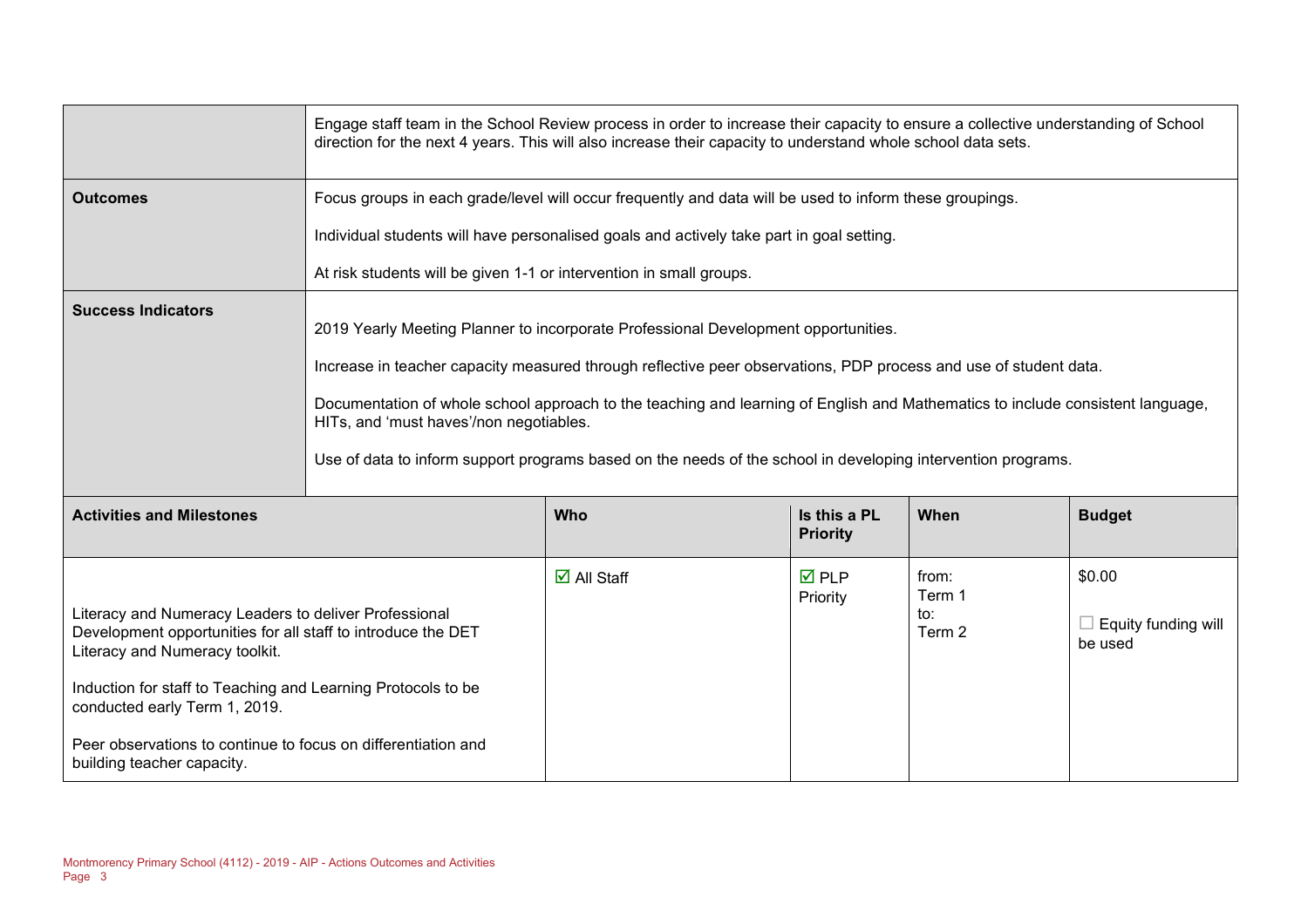| Revise MPS Assessment Schedule, Common Assessment Tasks,<br>Class Data Sets tracking documentation. Provide moderation<br>opportunities for staff, within and across PLTs each Term.                                                                                                   | $\overline{\mathsf{d}}$ All Staff  | $\overline{M}$ PLP<br>Priority | from:<br>Term 1<br>to:<br>Term 2 | \$0.00<br>$\Box$ Equity funding will<br>be used                       |
|----------------------------------------------------------------------------------------------------------------------------------------------------------------------------------------------------------------------------------------------------------------------------------------|------------------------------------|--------------------------------|----------------------------------|-----------------------------------------------------------------------|
| Data to be discussed, moderated and minuted during PLT<br>meetings. Pre-testing to inform direction of teaching and learning.<br>Post-testing to discuss growth of student learning.                                                                                                   | $\overline{\mathsf{M}}$ All Staff  | $\Box$ PLP<br>Priority         | from:<br>Term 1<br>to:<br>Term 2 | \$0.00<br>$\Box$ Equity funding will<br>be used                       |
| NAPLAN Numeracy Data to be presented to whole staff to address<br>students' point of need. Whole school approach to the teaching of<br>Mathematics to be refined based on findings.<br>Continue to develop staff need and capacity to deliver a<br>differentiated Mathematics program. | $\overline{\mathsf{M}}$ All Staff  | $\overline{M}$ PLP<br>Priority | from:<br>Term 1<br>to:<br>Term 2 | \$0.00<br>$\Box$ Equity funding will<br>be used                       |
| An extension/remedial teacher will be employed part time for 2019.                                                                                                                                                                                                                     | $\overline{\mathbf{M}}$ Teacher(s) | $\Box$ PLP<br>Priority         | from:<br>Term 1<br>to:<br>Term 2 | \$15,000.00<br>$\overline{\mathbf{2}}$ Equity funding will<br>be used |
| All staff to engage and contribute to Review process and writing of<br>new Strategic Plan                                                                                                                                                                                              | $\overline{\mathsf{M}}$ All Staff  | $\overline{M}$ PLP<br>Priority | from:<br>Term 1<br>to:<br>Term 2 | \$0.00<br>Equity funding will<br>be used                              |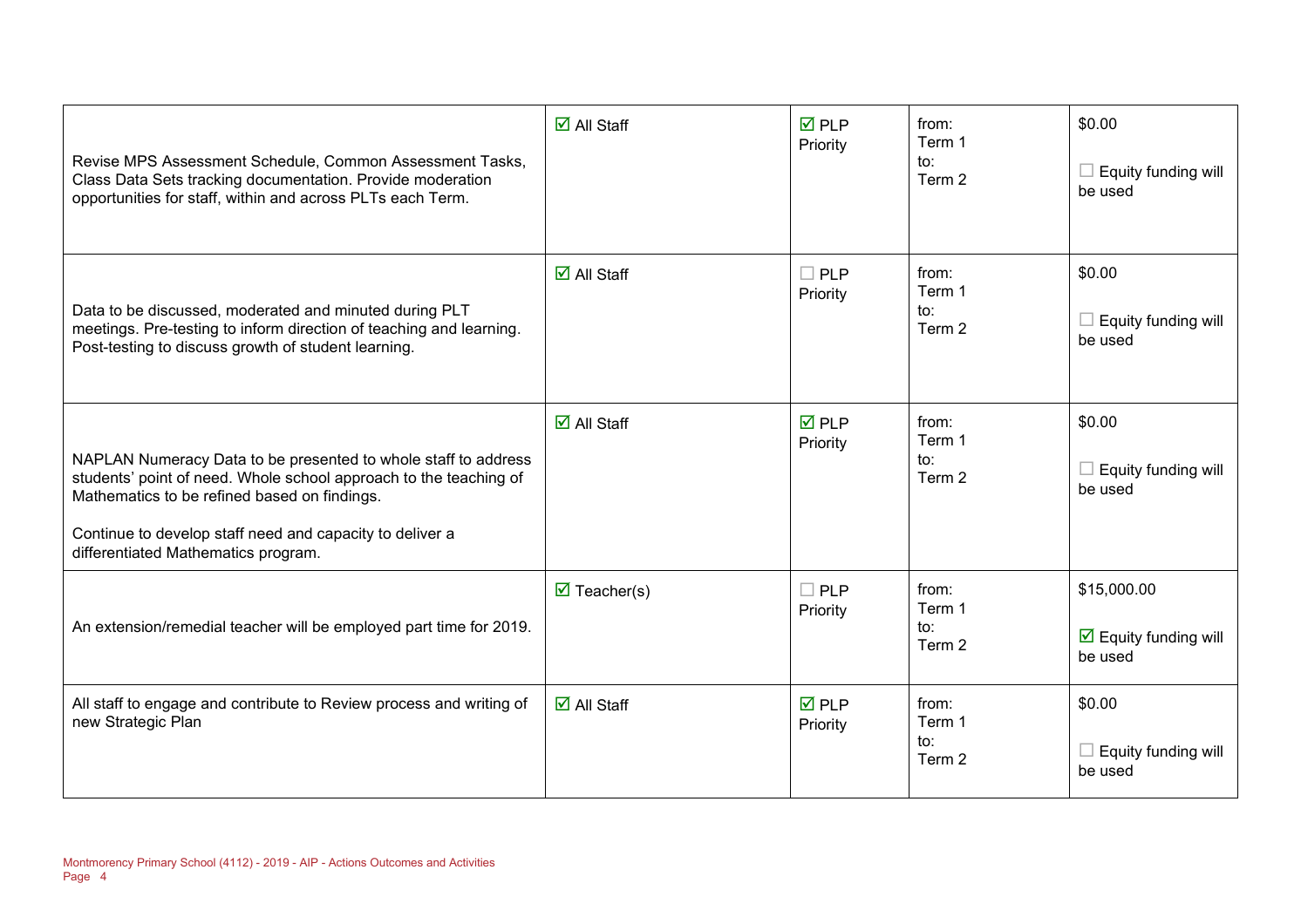| KIS <sub>2</sub><br>Evidence-based high-impact<br>teaching strategies                       | Build capacity of teacher moderation through team planning meetings and exercises as part of our Professional Development<br>structure (Literacy).                                                                                                                                                                                                                                                                                                                                                                                                                                                                                                                                |                                   |                                |                                  |                                                               |
|---------------------------------------------------------------------------------------------|-----------------------------------------------------------------------------------------------------------------------------------------------------------------------------------------------------------------------------------------------------------------------------------------------------------------------------------------------------------------------------------------------------------------------------------------------------------------------------------------------------------------------------------------------------------------------------------------------------------------------------------------------------------------------------------|-----------------------------------|--------------------------------|----------------------------------|---------------------------------------------------------------|
| <b>Actions</b>                                                                              | Teachers will focus on improving student learning outcomes in relation to Literacy through dedicated work and professional<br>development in the area of Data Literacy. This will impact in the following areas:<br>Evaluation and planning - analysis of key data sets to diagnose areas needing improvement<br>Whole school practice consistency - building on work of 2018 in developing a documented curriculum to ensure classroom<br>practice reflects this intention for consistency.<br>Self-efficacy - using goal setting and feedback strategies to support all students to be aware of learning needs and to be able<br>to set and monitor appropriate learning goals. |                                   |                                |                                  |                                                               |
| <b>Outcomes</b>                                                                             | Teachers will:<br>Participate actively in collaborative professional learning, including data literacy<br>Have school wide strategies evident in classroom programs<br>Use agreed Teaching and Learning Protocols<br>Use the agreed Assessment Schedule and data tracking tools<br>Students will:<br>Be able to reflect on and articulate their personal goals in Literacy<br>Experience consistent curriculum opportunities across classes in the same Level                                                                                                                                                                                                                     |                                   |                                |                                  |                                                               |
| <b>Success Indicators</b>                                                                   | Presence of learning intentions and success criteria in use in every classroom<br>Presence of individual learning goals in the areas of Literacy<br>Evidence of agreed assessment strategies in planning documents                                                                                                                                                                                                                                                                                                                                                                                                                                                                |                                   |                                |                                  |                                                               |
| <b>Activities and Milestones</b>                                                            | Who<br>Is this a PL<br>When<br><b>Budget</b><br><b>Priority</b>                                                                                                                                                                                                                                                                                                                                                                                                                                                                                                                                                                                                                   |                                   |                                |                                  |                                                               |
| Implementation of the Fountas & Pinnell Reading Benchmarking<br>Assessment for all students |                                                                                                                                                                                                                                                                                                                                                                                                                                                                                                                                                                                                                                                                                   | $\overline{\mathbf{M}}$ All Staff | $\overline{M}$ PLP<br>Priority | from:<br>Term 1<br>to:<br>Term 2 | \$3,000.00<br>$\triangleright$ Equity funding will<br>be used |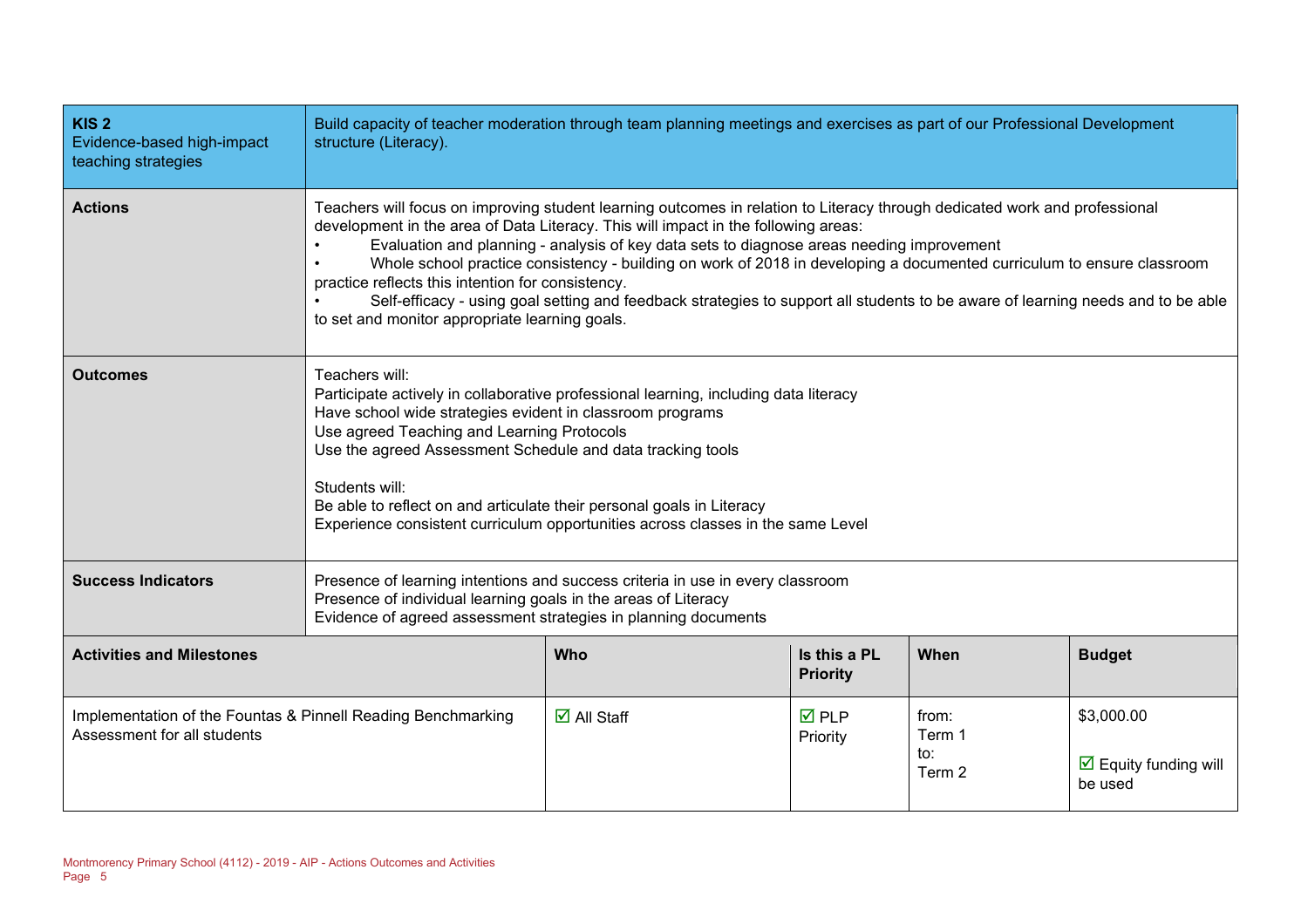| Embedding goal setting practices in classrooms for all students in<br>Literacy                                                    | $\overline{\Box}$ All Staff       | $\Box$ PLP<br>Priority | from:<br>Term 1<br>to:<br>Term 2 | \$0.00<br>Equity funding will<br>be used |
|-----------------------------------------------------------------------------------------------------------------------------------|-----------------------------------|------------------------|----------------------------------|------------------------------------------|
| Implement consistent assessment strategies to monitor progress in<br>order to consider future goal setting in reading and writing | $\overline{\mathsf{d}}$ All Staff | $\Box$ PLP<br>Priority | from:<br>Term 1<br>to:<br>Term 2 | \$0.00<br>Equity funding will<br>be used |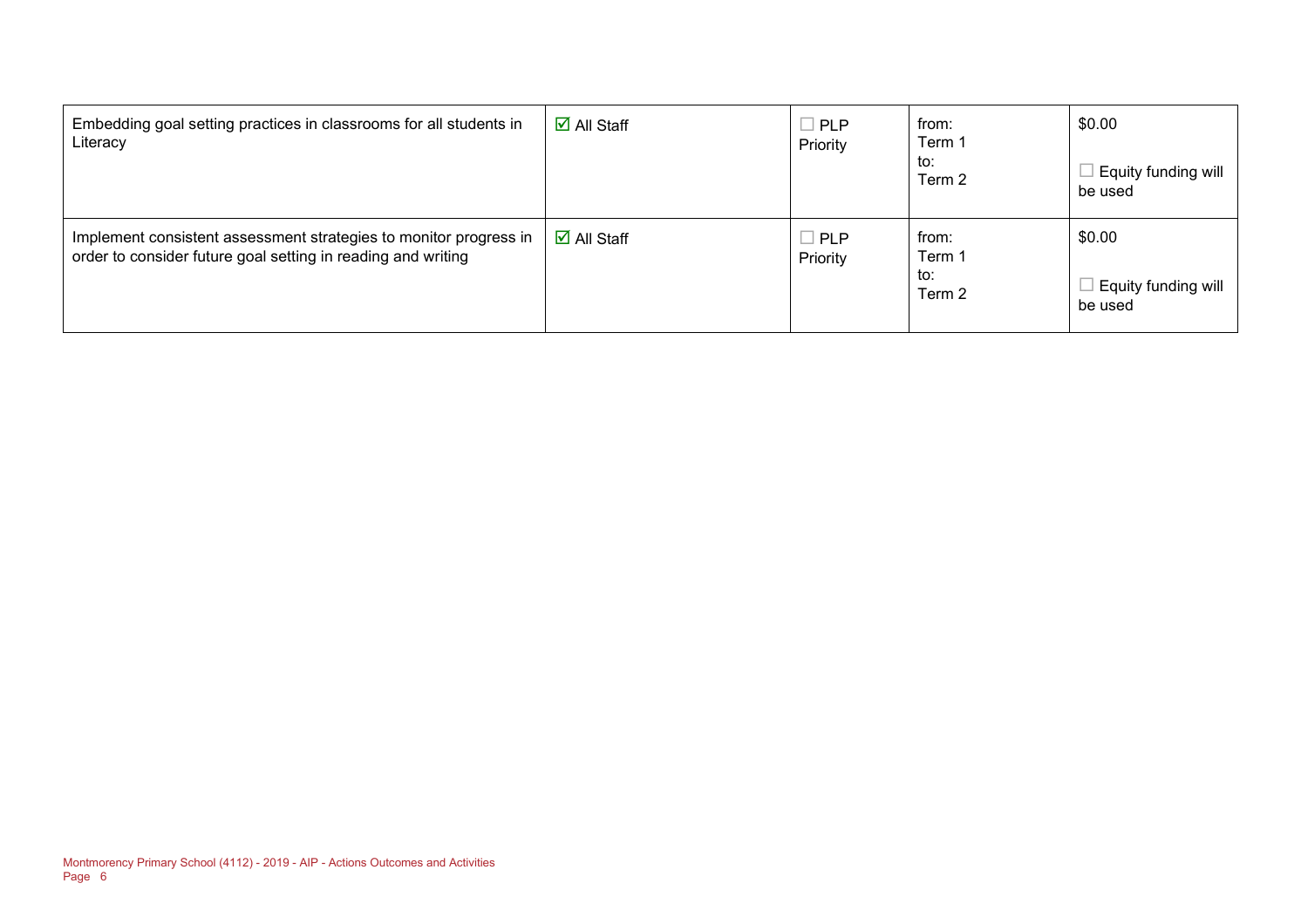## **Equity Funding Planner**

#### Equity Spending Totals

| Category                                                 | <b>Total proposed</b><br>budget (\$) | Spend $($)$ |
|----------------------------------------------------------|--------------------------------------|-------------|
| Equity funding associated with Activities and Milestones | \$18,000.00                          | \$18,000.00 |
| <b>Additional Equity funding</b>                         | \$4,000.00                           | \$4,000.00  |
| <b>Grand Total</b>                                       | \$22,000.00                          | \$22,000.00 |

#### Activities and Milestones

| <b>Activities and Milestones</b>                                                            | When                             | Category                                                                                                                                                                       | <b>Total proposed</b><br>budget (\$) | <b>Equity Spend (\$)</b> |
|---------------------------------------------------------------------------------------------|----------------------------------|--------------------------------------------------------------------------------------------------------------------------------------------------------------------------------|--------------------------------------|--------------------------|
| An extension/remedial teacher will be employed part<br>time for 2019.                       | from:<br>Term 1<br>to:<br>Term 2 | School-based staffing<br>$\boxed{\triangle}$ Teaching and learning programs and<br>resources<br>$\triangleright$ Professional development (excluding CRT<br>costs and new FTE) | \$15,000.00                          | \$15,000.00              |
| Implementation of the Fountas & Pinnell Reading<br>Benchmarking Assessment for all students | from:<br>Term 1<br>to:<br>Term 2 | $\boxed{\triangleright}$ Teaching and learning programs and<br>resources                                                                                                       | \$3,000.00                           | \$3,000.00               |
| <b>Totals</b>                                                                               |                                  |                                                                                                                                                                                |                                      | \$18,000.00              |

#### Additional Equity spend

| Outline here any additional Equity spend for 2019<br><b>When</b> | Category | Total proposed<br>budget $(\$)$ | <b>Equity Spend (\$)</b> |
|------------------------------------------------------------------|----------|---------------------------------|--------------------------|
|------------------------------------------------------------------|----------|---------------------------------|--------------------------|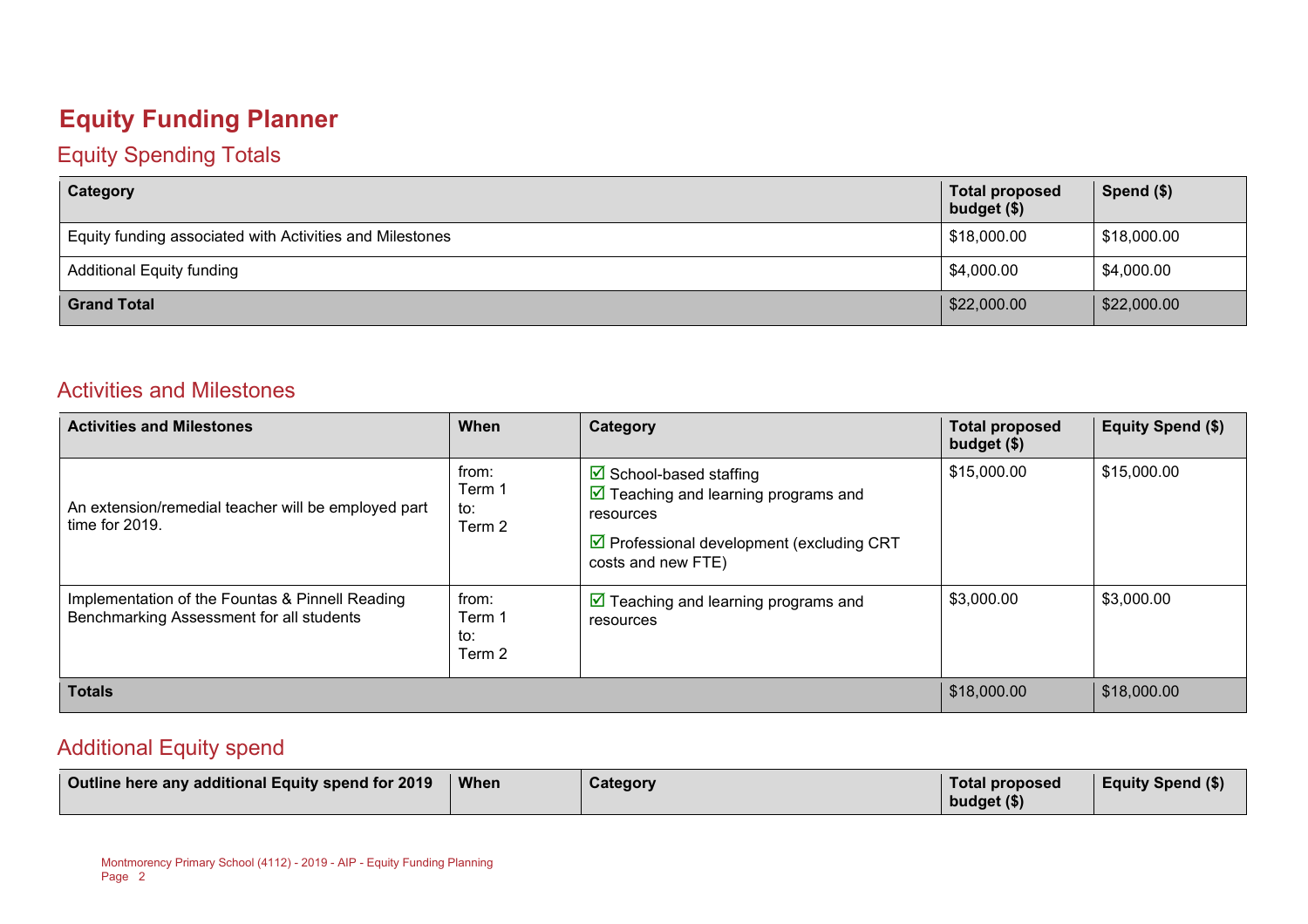| Purchasing Maths and Literacy Intervention kits | from:<br>Term 1<br>to:<br>Term 2 | $\sqrt{2}$ Teaching and learning programs and<br>resources | \$4,000.00 | \$4,000.00 |
|-------------------------------------------------|----------------------------------|------------------------------------------------------------|------------|------------|
| <b>Totals</b>                                   |                                  |                                                            | \$4,000.00 | \$4,000.00 |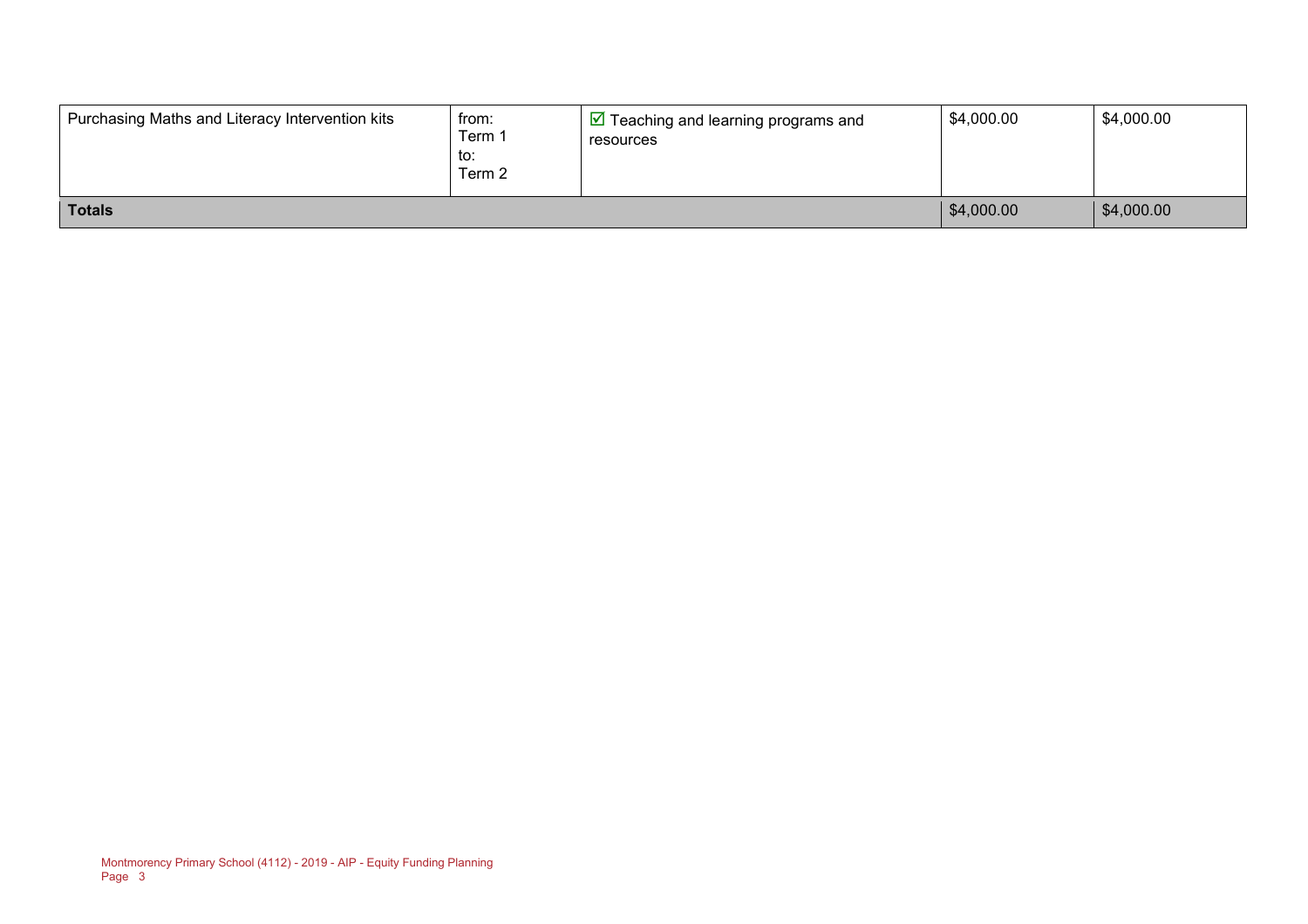## **Professional Learning and Development Plan**

| <b>Professional Learning</b><br><b>Priority</b>                                                                                                                                                                                                                                                                                                                                  | Who                               | When                             | <b>Key Professional Learning</b><br><b>Strategies</b>                                                                                     | <b>Organisational Structure</b>                                                                                     | <b>Expertise Accessed</b>                                                                                                                                                   | <b>Where</b>                    |
|----------------------------------------------------------------------------------------------------------------------------------------------------------------------------------------------------------------------------------------------------------------------------------------------------------------------------------------------------------------------------------|-----------------------------------|----------------------------------|-------------------------------------------------------------------------------------------------------------------------------------------|---------------------------------------------------------------------------------------------------------------------|-----------------------------------------------------------------------------------------------------------------------------------------------------------------------------|---------------------------------|
| Literacy and Numeracy<br>Leaders to deliver<br><b>Professional Development</b><br>opportunities for all staff to<br>introduce the DET Literacy<br>and Numeracy toolkit.<br>Induction for staff to Teaching<br>and Learning Protocols to be<br>conducted early Term 1,<br>2019.<br>Peer observations to continue<br>to focus on differentiation and<br>building teacher capacity. | $\overline{\mathsf{M}}$ All Staff | from:<br>Term 1<br>to:<br>Term 2 | $\boxtimes$ Planning<br>$\triangledown$ Peer observation<br>including feedback and<br>reflection<br>$\triangledown$ Demonstration lessons | ■ Whole School Pupil<br>Free Day<br>$\triangledown$ Professional Practice<br>Day<br>$\triangledown$ PLC/PLT Meeting | $\triangleright$ Literacy expertise<br>$\overline{\mathbf{M}}$ Bastow<br>program/course<br>$\triangleright$ Learning Specialist<br>$\overline{\mathbf{y}}$ Literacy Leaders | $\overline{\mathsf{M}}$ On-site |
| <b>Revise MPS Assessment</b><br>Schedule, Common<br><b>Assessment Tasks, Class</b><br>Data Sets tracking<br>documentation. Provide<br>moderation opportunities for<br>staff, within and across PLTs<br>each Term.                                                                                                                                                                | $\overline{\Box}$ All Staff       | from:<br>Term 1<br>to:<br>Term 2 | $\overline{\mathbf{y}}$ Planning<br>$\overline{\mathbf{y}}$ Preparation<br>$\triangleright$ Design of formative<br>assessments            | ☑ Formal School Meeting /<br><b>Internal Professional</b><br>Learning Sessions<br>$\triangledown$ PLC/PLT Meeting   | $\overline{\mathbf{y}}$ Internal staff<br>$\triangleright$ Learning Specialist                                                                                              | $\boxdot$ On-site               |